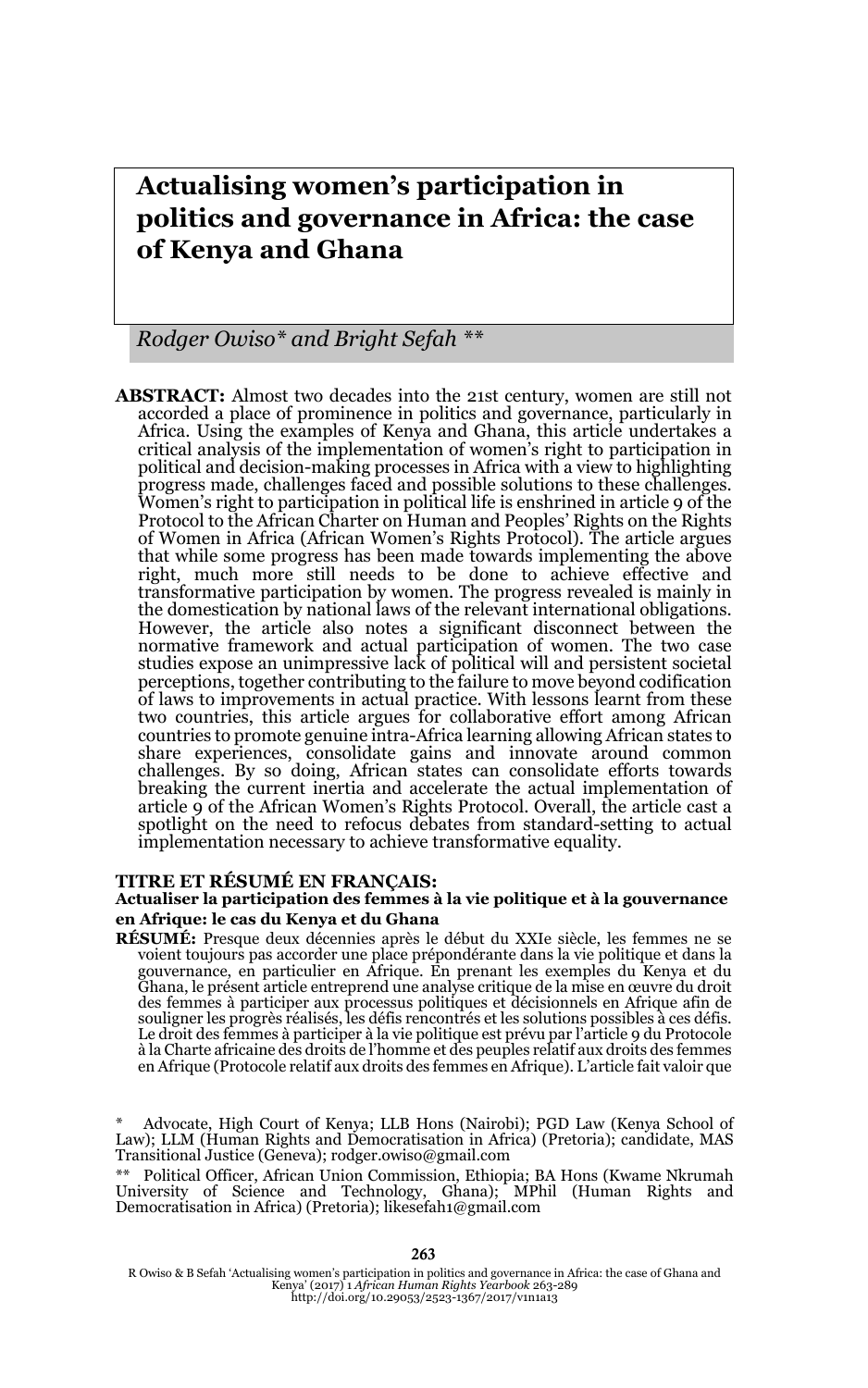#### 264 *Owiso and Sefah/Women's political participation in Kenya and Ghana*

si certains progrès ont été enregistrés dans la mise en œuvre de ce droit, il reste encore beaucoup à faire pour que les femmes puissent participer de manière efficace et transformatrice. Les progrès réalisés concernent principalement l'incorporation dans les législations nationales des obligations internationales pertinentes. Cependant, l'article note également un décalage important entre le cadre normatif et la participation effective des femmes. Les deux études de cas révèlent un manque de volonté politique et des perceptions sociétales persistantes qui contribuent à l'incapacité d'aller au-delà de la codification des lois pour améliorer la pratique réelle. Sur la base de leçons tirées de ces deux pays, l'article plaide en faveur d'un effort collaboratif entre les pays africains pour promouvoir un véritable apprentissage intraafricain permettant aux Etats de partager leurs expériences, de consolider leurs acquis et d'innover concernant les défis communs. Ce faisant, les États africains peuvent consolider leurs efforts pour mettre un terme à l'inertie actuelle et accélérer la mise en œuvre effective de l'article 9 du Protocole relatif aux droits des femmes en afrique. En somme, l'article a mis en lumière la nécessité de recentrer les débats sur le movement necéssaire de la normalisation à la mise en œuvre effective pour parvenir à l'égalité transformative.

**KEY WORDS:** Protocol to the African Charter on the Rights of Women, Maputo Protocol, women, political participation, Africa, equality

#### **CONTENT:**

| $\mathbf{1}$   |     |  |
|----------------|-----|--|
| $\overline{2}$ |     |  |
| 3              |     |  |
|                | 3.1 |  |
|                | 3.2 |  |
|                | 3.3 |  |
|                | 3.4 |  |
| $\overline{4}$ |     |  |
|                |     |  |
| 5              |     |  |
|                |     |  |

#### **1 INTRODUCTION**

The African continent has in recent decades made significant progress in establishing normative frameworks on human rights, particularly on the rights of women. Besides the African Charter on Human and **Peoples' Rights (African Charter)<sup>1</sup>** which is the 'parent' instrument for human rights in Africa, a number of other regional instruments have codified laudable provisions on the rights of women. The most significant of these is the Protocol to the African Charter on Human and Peoples' Rights on the Rights of Women in Africa (African Women's Rights Protocol) of 2003,<sup>2</sup> which has since been reinforced by other instruments such as the African Charter on Democracy, Elections and Governance (African Democracy Charter).3 The continent is therefore quite rich in codified legal provisions on women's rights. The enthusiasm and speed with which African countries adopted and ratified the above instruments have, however, not been mirrored in the implementation of the instruments. Among the provisions whose implementation still eludes many African nations and which continues

<sup>&</sup>lt;sup>1</sup> OAU Doc CAB/LEG/67/3 rev 5 (27 June 1981), entered into force 21 October 1986.<br><sup>2</sup> AU Dec CAB/LEG/66 (14 July 2002), entered into force 25 Neuember 2005.

<sup>2</sup> AU Doc CAB/LEG/66.6 (11 July 2003), entered into force 25 November 2005.

<sup>3</sup> AU Doc Assembly/AU/Decl 147 (VIII) (30 January 2007), entered into force 15 February 2012.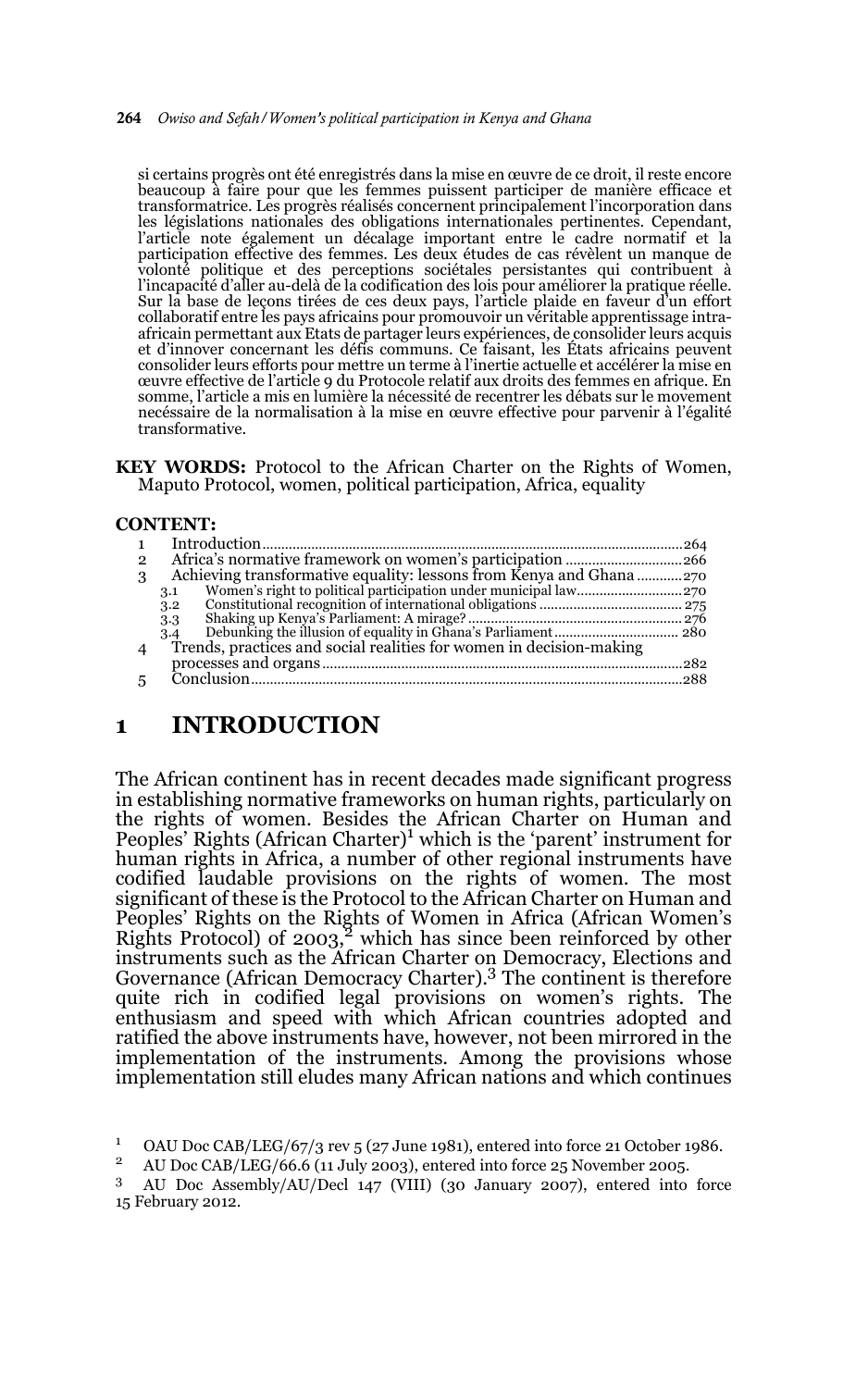to elicit significant debate is the provision on participation of women in political and governance processes.

This article interrogates the continental implementation of the right of women to equally participate in political and governance processes as provided in various regional instruments. This examination inquires how the political participation provisions of these instruments have been translated into tangible and sustainable gains for African women, if at all. Specifically, the article highlights the gains made in implementation, identifies the challenges experienced and anticipated and proposes ways of plugging these gaps in order to ensure that this right is effectively guaranteed. In so doing, the article uses Kenya and Ghana as case studies in an attempt to determine broad implementation patterns across the continent. The choice of the two countries is informed by the fact that Ghana's Constitution, promulgated in 1992, evidenced one of Africa's first examples of the constitutional entrenchment of gender equality principles at the domestic level. This Constitution was largely influenced by the African Charter. Ghana has also made significant and consistent democratic strides uncommon in many African countries and is for this reason considered one of the few beacons of democratic light on the continent. Kenya's progressive and much-hailed Constitution, promulgated in 2010, was expected to open up the political space for women in a revolutionary way. The fact that Kenya and Ghana have taken some bold steps towards actualising the right of women to political participation has also exposed them to a number of challenges to effective implementation. The choice of the two countries therefore provides the opportunity to examine in one breath both bold attempts at implementation as well teething challenges to such attempts. However, Africa is characterised by such diversity and extreme dissimilarities that to assume homogeneity in how the 55 African Union member states implement the provisions on women's participation would be simplistic and false. However, in highlighting the successes, challenges and gaps in continental implementation, this article uses the experiences of Kenya and Ghana as representative of the continent without purporting to be authoritative.

Section two highlights the provisions of the various regional instruments on political participation as read together with other provisions on related rights. Section three explores implementation in Kenya and Ghana by examining the legal and institutional frameworks and interrogating the composition of the two countries' parliaments in order to explore the practical implementation and highlight successes and challenges. Section four traces trends and practices and highlights the social realities characterising the political and governance environment for women in Kenya and Ghana specifically, and Africa, more generally. Finally, section five summarises the findings of the article and makes conclusions relevant to continental implementation of the provisions on women's participation in political and governance processes.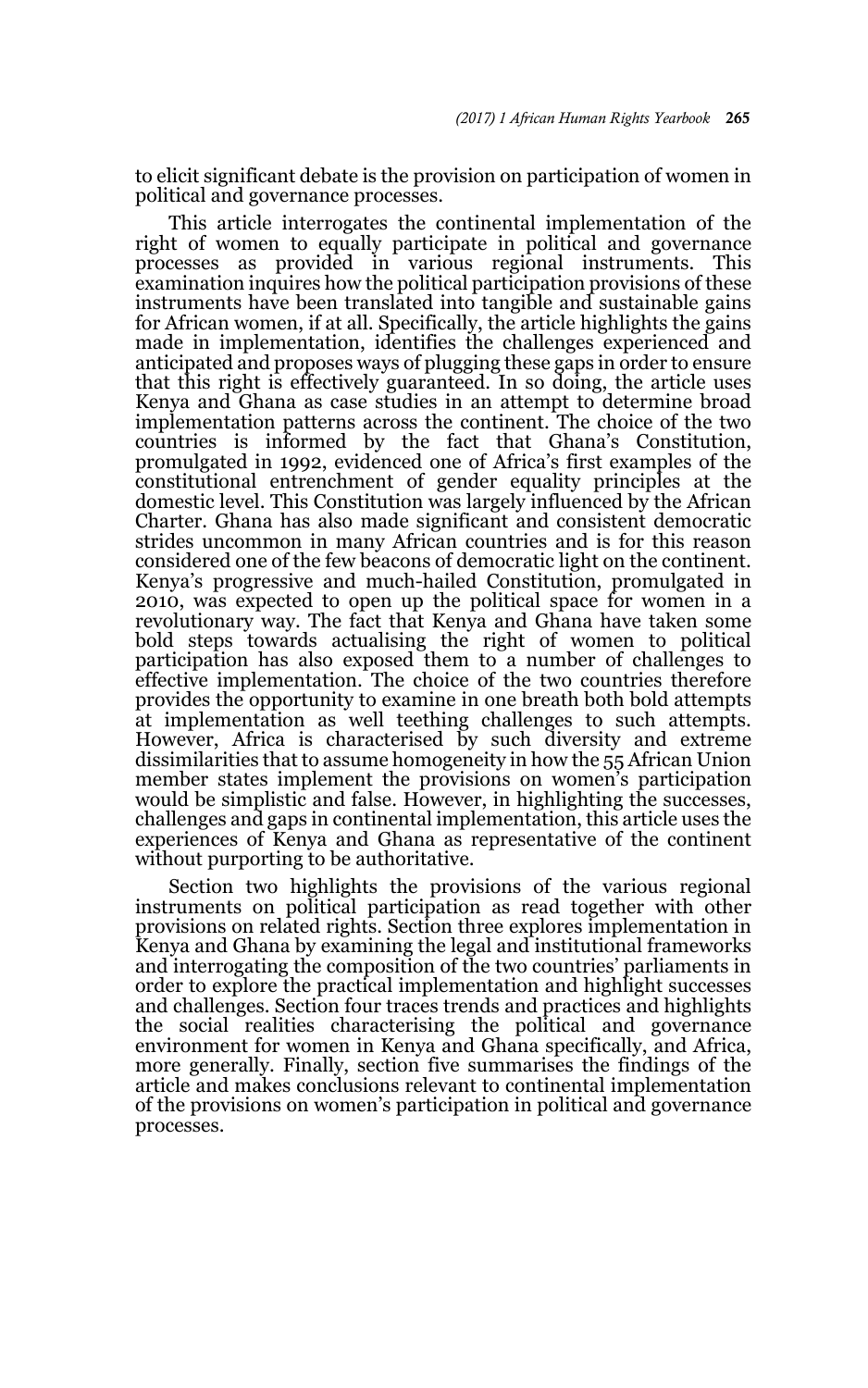# **2 AFRICA'S NORMATIVE FRAMEWORK ON WOMEN'S PARTICIPATION**

Women all over the world have historically been excluded from political participation and governance,4 with very low numbers in African Parliaments.<sup>5</sup> Women's exclusion continues despite the fact that their inclusion and equality in the democratic process has been recognised as a precondition for democracy, rather than as a consequence of democratic governance. <sup>6</sup> In an attempt to right the above wrong, article 9 of the African Women's Rights Protocol obliges African states to take specific positive action to ensure participation by women in governance and political life. The article provides as follows:

- 1. States Parties shall take specific positive action to promote participative governance and the equal participation of women in the political life of their countries through affirmative action, enabling national legislation and other measures to ensure that:
- (a) women participate without any discrimination in all elections;
- (b) women are represented equally at all levels with men in all electoral processes;
- (c) women are equal partners with men at all levels of development and implementation of state policies and development programmes.
- 2. States Parties shall ensure increased and effective representation and participation of women at all levels of decision-making.

A close reading of the provision reveals a deliberate use of language. The phrase 'at all levels' emphasises the fact that the measures expected of states should be all-encompassing as they are expected to address gender inequities and inequalities in the entire political and governance system. In other words, these measures should not be piecemeal approaches targeting isolated sections or aspects of the system. Further, article 1(b) lays emphasis on the broad nature of the anticipated measures by using the phrase 'in all electoral processes' thereby implying that the provision speaks more to the entire *process* leading up to political life as opposed to the specific outcomes. Also, the use of the phrase 'increased and effective representation and participation' affirms the view that, while the outcome of the anticipated measures is important, these results are very much functions of the process leading up to them. The import of this deliberate phraseology is that the provision targets the broad range of

<sup>4</sup> P Paxton & S Kunovich 'Women's political representation: the importance of ideology' (2003) 82 *Social Forces* 87 87-88; SM Rai 'Gender and democratization: Ambiguity and opportunity' in R Luckman & G White (eds) *Democratization in the South: the jagged wave* (1996) 221.

<sup>5</sup> T Thabane & M Buthelezi 'Bridging the gap between *de jure* and *de facto* parliamentary representation of women in Africa' (2008) 41 *Comparative and International Law Journal of Southern Africa* 175 176.

<sup>6</sup> F Raday 'Gender and democratic citizenship: the impact of CEDAW' (2012) 10 *International Journal of Constitutional Law* 512 516.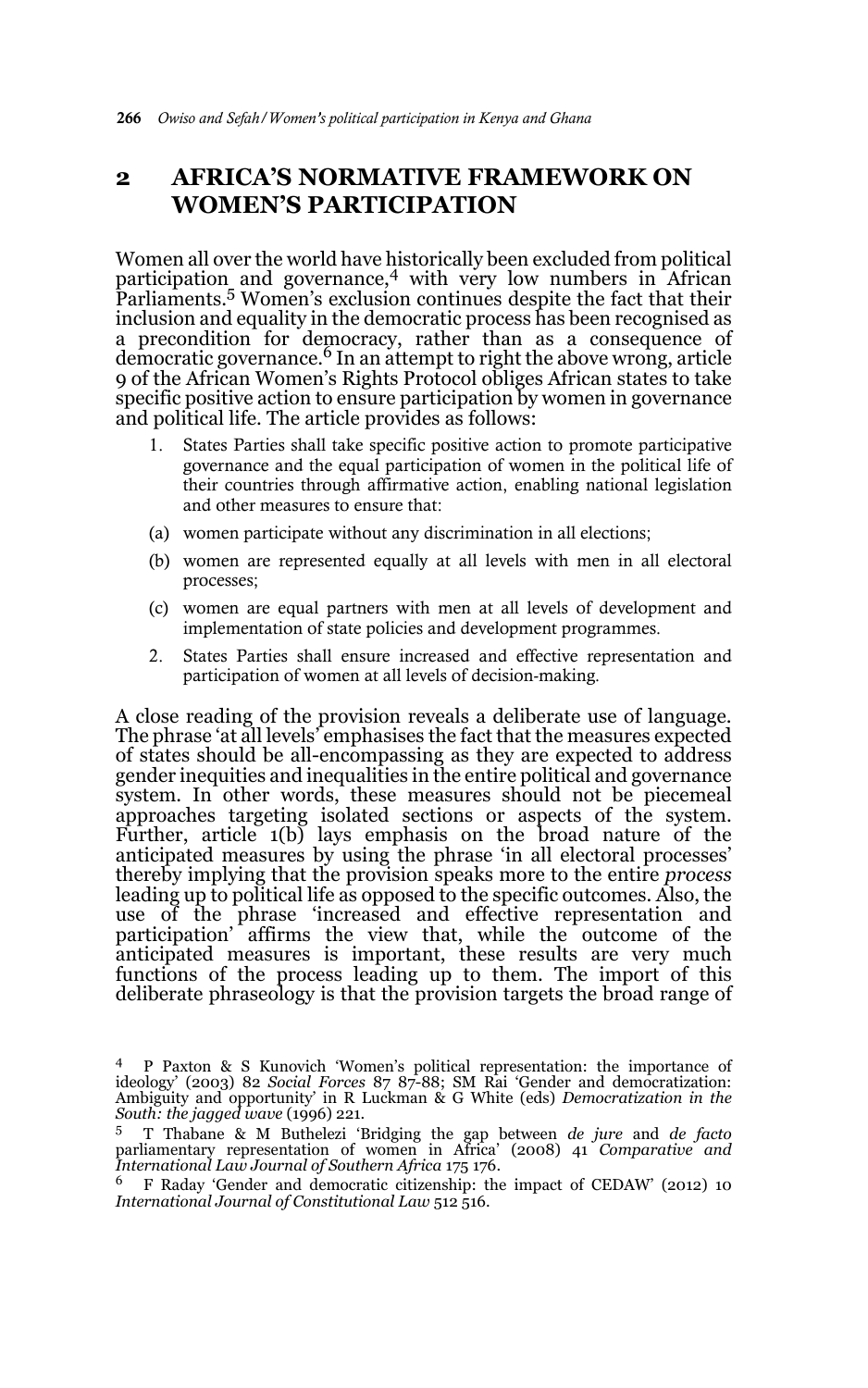actions and steps necessary to achieve the desired outcome of gender equity in the political and governance spheres. In other words, article 9 demands transformative equality which imposes upon countries the obligation to transcend mere literal comprehension of equality and adopt tangible measures to eliminate existing historical, structural and institutional hurdles that frustrate equality in reality in order to achieve equal participation of women.<sup>7</sup> As such, transformative equality focuses on the results of measures taken<sup>8</sup> rather than the aesthetics of the measures themselves and as such lays emphasis on interrogating the entire process leading up to the desired results.

The African Women's Rights Protocol is the authoritative instrument on women's right to political participation in Africa, and Thabane and Buthelezi have in fact called it the most progressive and defiant women's rights instrument. 9 However, it is not the genesis of this right on the continent: two decades earlier, the African Charter had entrenched the right of all citizens of a country to freely participate in the government of their country without discrimination on any ground or status.10 To emphasise the centrality of participation to the democratic governance of a country, the African Charter reinforces this right by imposing a duty on all persons to place their physical and intellectual abilities at the service of the country.11 It is therefore not only a right of all citizens to participate in the government of their country, but it is also an obligation which should not be disregarded. To ensure that all citizens are actually able to participate in government, the state is obliged to adopt measures to enable participation by all citizens on an equal footing.12 In terms of the African Charter, participation in government by all is therefore as much a right as it is a duty, with the right and duty mutually reinforcing each other.

The political rights entrenched in the African Charter were, however, not followed by immediate enthusiastic implementation. It was not until the 1990s as Africa slowly began embracing democracy as an ideal form of governance that African leaders started appreciating popular political participation not merely as a codified right, but as a prerequisite for transforming the socio-economic fortunes of nations. This was evidenced by the Organisation of African Unity's adoption in 1990 of the Declaration on the Political and Socio-Economic Situation in Africa and the Fundamental Changes Taking Place in the World which recognised popular participation in governance, an enabling political environment, human rights guarantees and the rule of law as prerequisites for achieving socio-economic transformation.13 This

- 9 Thabane & Buthelezi (n 5 above) 184.
- <sup>10</sup> Articles 13 & 2 of the African Charter.
- <sup>11</sup> Article 29(2) of the African Charter.
- Article 1 of the African Charter.
- <sup>13</sup> AHG/Decl 1 (XXVI), 9-11 July 1990 para 10.

<sup>7</sup> S Fredman 'Beyond the dichotomy of formal and substantive equality: towards a new definition of equal rights' in I Boerefijn *et al* (eds) *Temporary special measures: accelerating de facto equality of women under article 4(1) UN Convention on the Elimination of All Forms of Discrimination Against Women* (2003) 111.

<sup>8</sup> Raday (n 6 above) 514 - 515.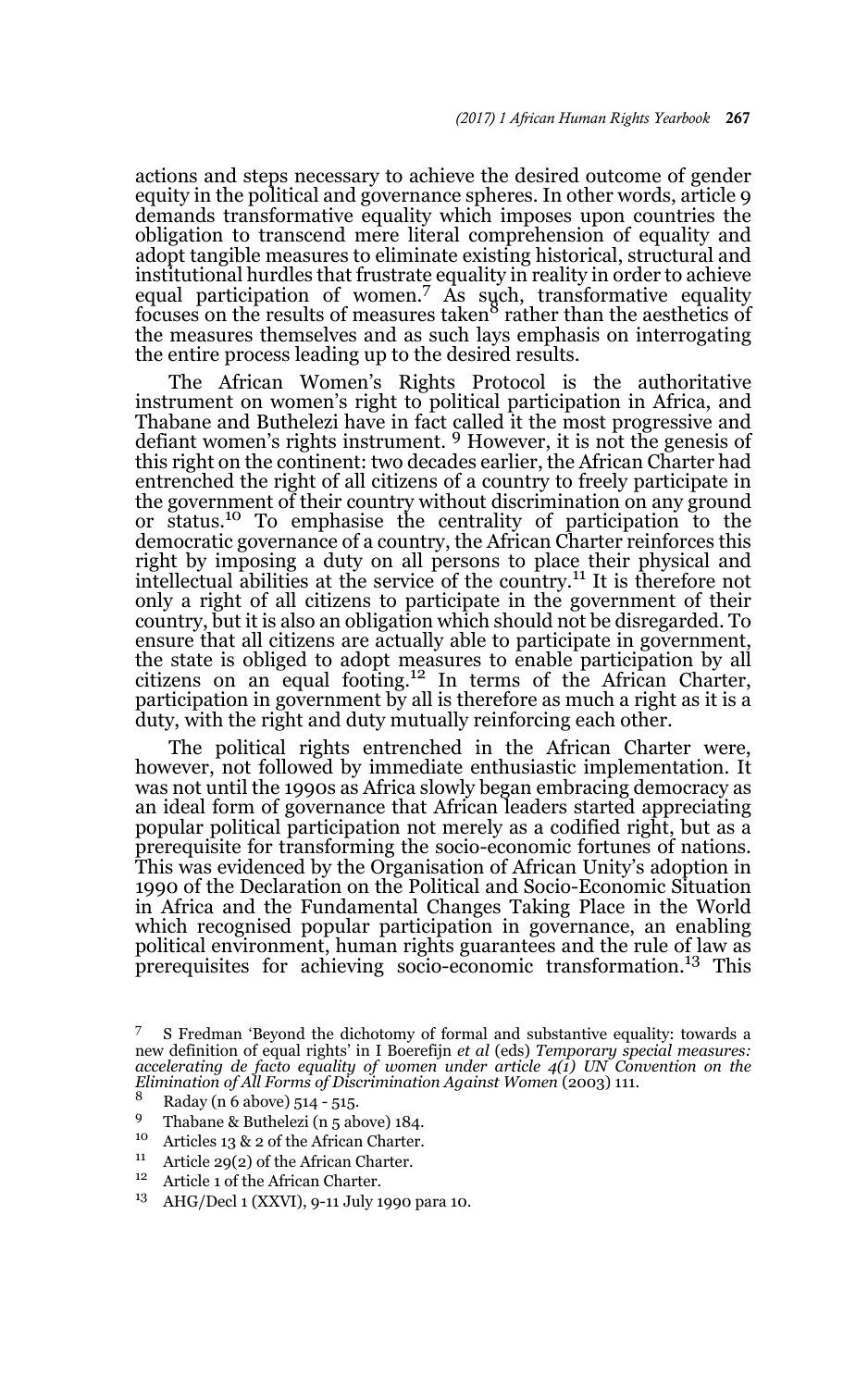signalled a symbolic recommitment by African leaders, at least in principle, to the provisions of the African Charter particularly on political participation by all. However, in characteristic fashion, the above declaration was also not immediately followed by any significant concrete steps towards ensuring actual participation of all citizens, particularly women, in political and governance processes. Even though participatory politics replaced authoritarian one-party systems in a number of African states towards the close of the 20th Century, the declaration's principles remained largely symbolic for women as the new 'democratic' systems largely retained the old patriarchal models of leadership and access to political power.

At the dawn of the 21st century, African leaders made a strategic decision to consolidate the gains of the last four decades of the previous century, take lessons from the failures and challenges and review their continental strategy for the new century. The Organisation of African Unity (OAU) was wound up and replaced by the African Union (AU). This move signalled a value shift from the OAU's dispassionate approach to the continent's contemporary concerns, to a more proactive approach by the AU to issues such as democratic values, the rule of law, sound governance and human rights.<sup>14</sup> There was an emerging unequivocal recognition on the continent that the continent's socio-economic and peace and security challenges could not be sustainably addressed if African governments continued to perpetuate or tolerate bad governance practices<sup>15</sup> such as those that exclude a significant part of society, namely women, from the political and governance processes.

Apart from establishing the AU, the Constitutive Act of the African Union of 2000 emphasised the promotion of democracy, *popular participation* and good governance and reaffirmed the commitment of African countries to promoting and protecting the rights and freedoms<br>enshrined in the African Charter.<sup>16</sup> Gender equality formed a specific operational principle of the new organisation.<sup>17</sup> As testament to this renewed commitment, the African Women's Rights Protocol was adopted three years later, on 11 July 2003. Barely 18 months later, a rather unprecedented speed in African multilateral human rights treaty ratification, it had received the requisite 15 ratifications and entered<br>into force on 25 November 2005.<sup>18</sup>

<sup>14</sup> H Wulf 'The role of regional organisations in conflict prevention and resolution' in H Wulf (ed) *Still under construction: regional organisations' capacities for conflict prevention* (2009) 15 http://researchmap.jp/?action=cv\_download\_main&upload\_ id=8542 (accessed 16 June 2017).

<sup>15</sup> See the Preamble & article 3 of the Protocol Relating to the Establishment of the Peace and Security Council of the African Union 2001.

<sup>&</sup>lt;sup>16</sup> Article 3(g) & 3(h) of the Constitutive Act of the African Union OAU Doc CAB/LEG/ 23.15 (11 July 2000), which entered into force 26 May 2001.

<sup>&</sup>lt;sup>17</sup> Article 4(l) of the Constitutive Act of the African Union.<br><sup>18</sup> African Union Testacel to the African Chapter on Union.

<sup>18</sup> African Union 'Protocol to the African Charter on Human and Peoples' Rights on the Rights of Women in Africa: Status list' https://www.au.int/web/sites/default/files/ treaties/7783-sl-protocol\_to\_the\_african\_charter\_on\_human\_and\_peoples\_rights\_ on\_the\_righ.pdf (accessed 1 July 2017).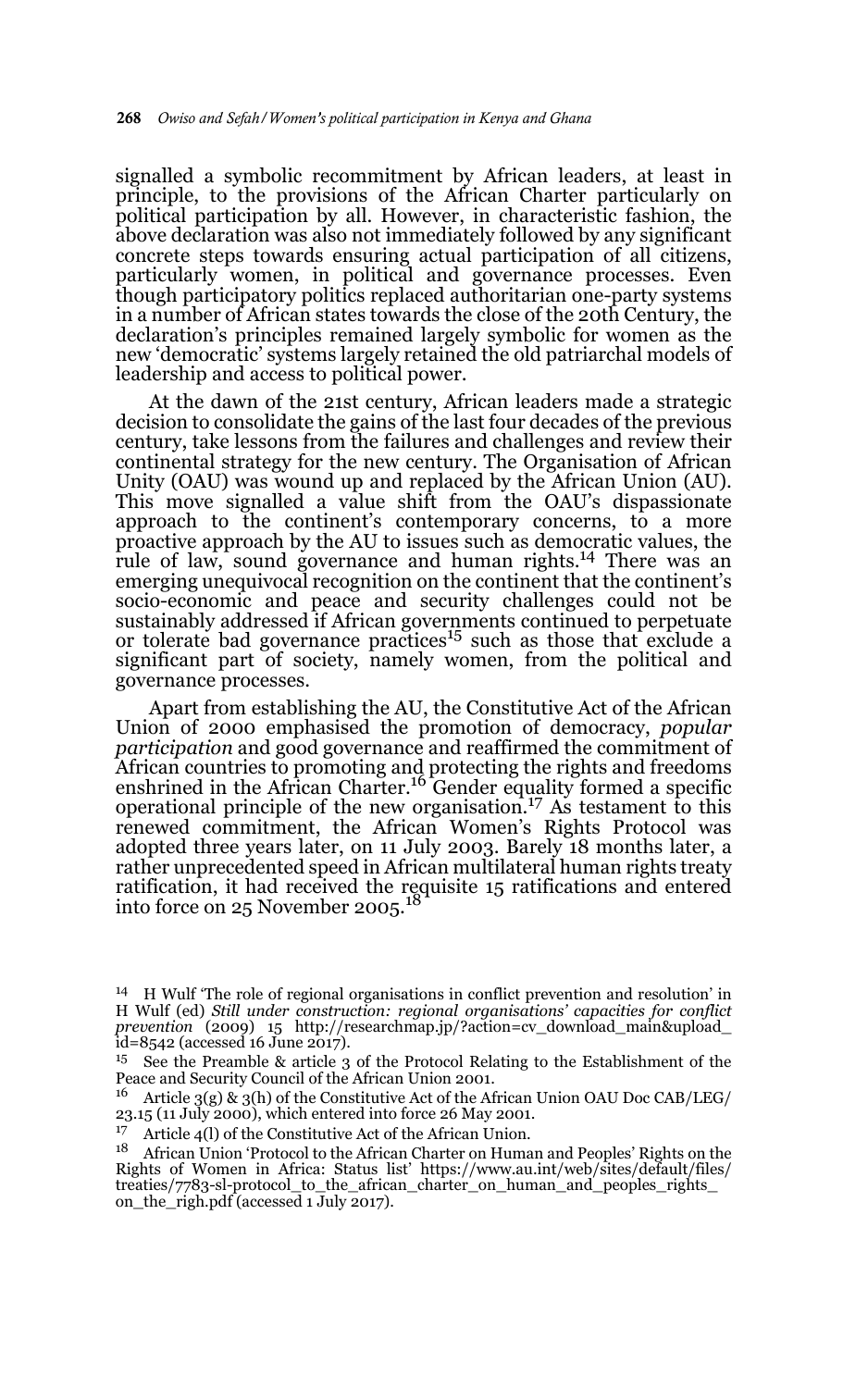Around the same time, the AU was moving fast to codify its commitments to democracy and governance which of course included equal participation for all as a key pillar. The new body adopted the Declaration on the Principles Governing Democratic Elections in Africa in July 2002, in which the member states committed themselves to establish all-inclusive electoral systems; encourage participation by women in all aspects of the electoral process; and hold all-inclusive elections.19 Such a bold statement on democracy come soon after the AU had categorically recognised the link between peace and democratic practices, good governance and the rule of law.<sup>20</sup>

The above declaration set the stage for the adoption of the African Charter on Democracy, Elections and Governance (African Democracy Charter) five years later, on 30 January 2007, and its entry into force another five years later, on 15 February 2012. The African Democracy Charter's uniquely African approach to democracy has been hailed for its contribution to Africa's democratisation efforts.<sup>21</sup> The African Democracy Charter sought to adapt the broad provisions of the African Women's Rights Protocol on women's participation by including among its objectives and principles the promotion of citizen's participation in public affairs, the promotion of representative government systems and the promotion of gender equality and balance in governance and development processes.<sup>22</sup> To achieve the above objectives, the African Democracy Charter mandatorily obligates states to take concrete steps such as eliminating gender-based discrimination; adopting legislative and administrative measures to guarantee the rights of women (including the right to participation); creating conditions to ensure full and active participation of women in decisionmaking at all levels; and taking all possible measures to encourage women to participate fully and actively in the electoral process and to ensure gender parity in representation at all levels, particularly in Parliament.<sup>23</sup>

The common spirit flowing through the African Women's Rights Protocol and the African Democracy Charter in relation to the participation of women in political and governance processes is the unequivocal manner in which states' obligations are framed. The instruments use the phrases 'specific positive action' and 'all possible<br>measures to encourage full and active participation' respectively<sup>24</sup> to convey the message that what is expected of states are concrete and measurable steps capable of achieving actual and sustainable

- <sup>22</sup> Article 2 of the African Democracy Charter.
- <sup>23</sup> Articles 8 & 29 of the African Democracy Charter.
- <sup>24</sup> Article 9(1) of the African Women's Rights Protocol; article 29(3) of the African Democracy Charter.

<sup>19</sup> AU Declaration on the Principles Governing Democratic Elections in Africa, AHG/ Decl 1 (XXXVIII), 8 July 2002 paras II & III.

<sup>&</sup>lt;sup>20</sup> Article 3(f) of the Protocol Relating to the Establishment of the Peace and Security Council of the African Union, 10 July 2002.

<sup>&</sup>lt;sup>21</sup> P Glen 'Institutionalizing democracy in Africa: a comment on the African Charter on Democracy, Elections and Governance' (2012) 5 *African Journal of Legal Studies* 119 120.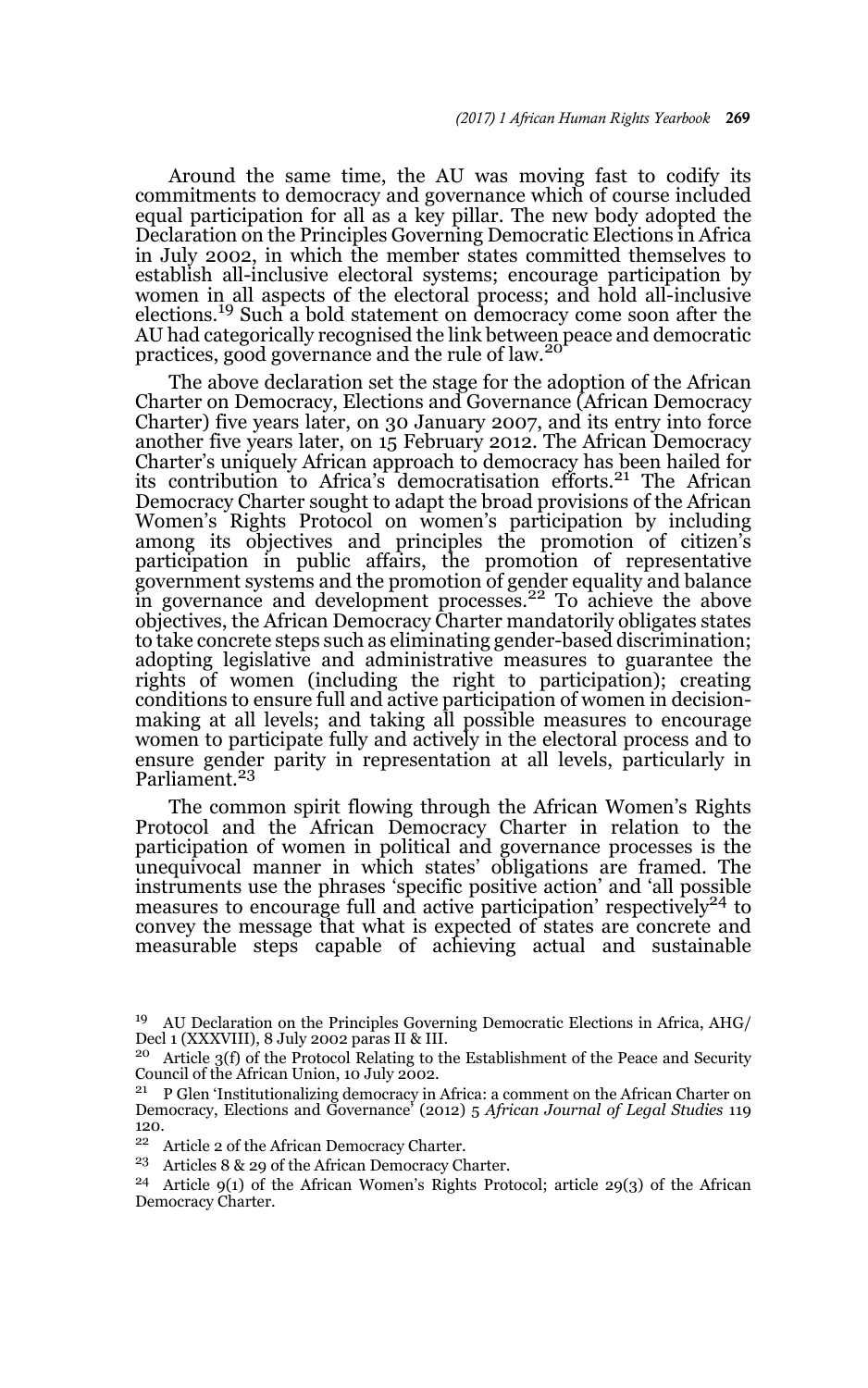participation for women, as opposed to merely routine measures designed to give the illusion of compliance.

The following section examines, under thematic heads, the measures Kenya and Ghana have taken towards implementing the provisions of the African Women's Rights Protocol and the other instruments mentioned above relating to participation of women in political and governance processes. In so doing, the section identifies good practices capable of setting continental standards and also highlights some challenges encountered by the two countries which other African countries should anticipate and take into consideration when embarking on their implementation processes.

## **3 ACHIEVING TRANSFORMATIVE EQUALITY: LESSONS FROM KENYA AND GHANA**

As mentioned above, measures aimed at achieving transformative equality in governance and politics as called for by the above instruments should be focussed on opening up political space to women and changing societal perceptions of women's participation in politics.25 In other words, these measures should address the broad spectrum of issues that create bottlenecks for women in governance and political life. In order to determine their effectiveness, the measures should be examined through a double lens that interrogates the legal framework designed to achieve women's participation as well as the relevant institutional structure. This section therefore starts by highlighting Kenya's and Ghana's relevant legal framework in light of these countries' human rights obligations as highlighted above. It then proceeds to examine the representative structure of the legislatures of Kenya and Ghana with a view to highlighting women's position in these institutions and the attendant challenges, again in light of the human rights obligations above. Being the apex of political power in most jurisdictions, the composition of Parliaments often attracts a muchneeded and healthy scrutiny. Being the institution where the people's political power is represented, Parliament's composition is usually indicative of the society's general attitude towards women's right to political participation.

### **3.1 Women's right to political participation under municipal law**

The appropriate starting point when examining a country's implementation of international human rights obligations is the treatment accorded to such rights under that country's supreme law. For countries like Kenya and Ghana whose supreme law is a written constitution, that examination is relatively straight-forward. Entrenching a principle in the constitution of a country arguably gives

<sup>25</sup> Paxton & Kunovich (n 4 above) 88.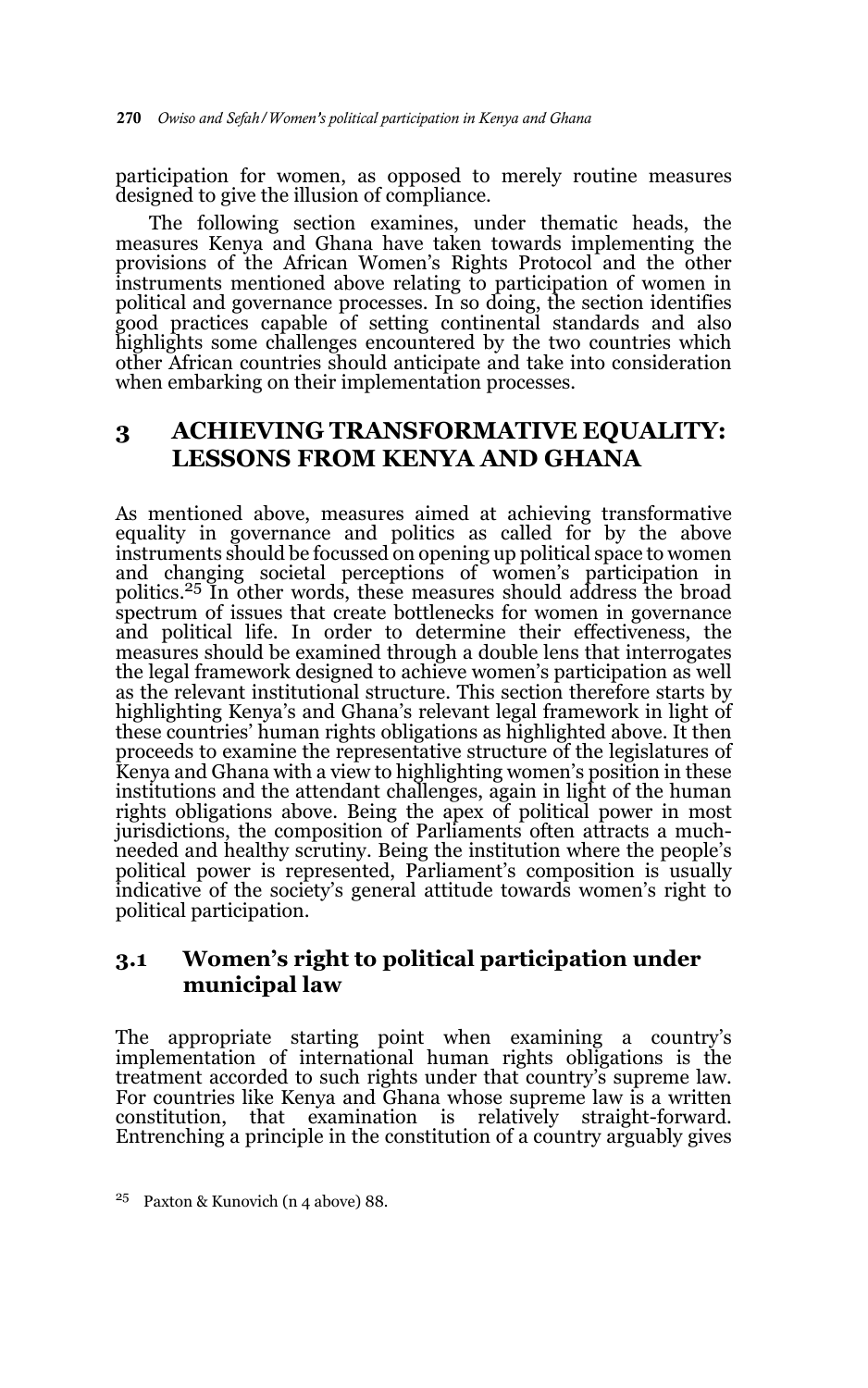it greater legitimacy as an expression of the people's values; it imposes a mandatory obligation on the state to implement the principle; and also ensures supreme protection for the principle since constitutional provisions are often accompanied by procedures that make constitutional amendment more onerous.

The Constitution of Kenya 2010 (Kenyan Constitution) is celebrated as perhaps the most transformative and progressive on the continent, second only to the South African Constitution.<sup>26</sup> This transformative and progressive attribute is largely due to the fact that it includes, as one of its chapters, a very robust Bill of Rights which contains an array of progressive human rights and fundamental freedoms provisions.<sup>27</sup> It is noteworthy that the text of Kenya's Bill of Rights borrows quite significantly from international human rights treaties ratified by Kenya, including the African Women's Rights Protocol and the African Charter. Such treaties are further expressly recognised under article 2(6) of the Kenyan Constitution as forming part of the laws of Kenya.

Key among the rights in the Bill of Rights is the right to make political choices which includes participating in political activities and<br>seeking political office.<sup>28</sup> Specific to participation of women, the Bill of Rights provides that women and men have the right to equal opportunities in political, socio-economic and cultural spheres and in this regard the state is obligated to take legislative and other measures to ensure that 'not more than two-thirds of the members of *elective* or *appointive* bodies shall be of the same gender'.29 While article 9(1)(b) of the African Women's Rights Protocol calls for women to be represented *equally* with men, thereby implying a 50 per cent:50 per cent representation, the above provision of the Kenyan Constitution appears to lower this threshold to 33.3 per cent: one-third as the bare minimum. The effect of this is that the state would be tempted not to pursue aggressive measures aimed at achieving transformative equality as required by the African Women's Rights Protocol, but to only pursue those measures that ensure the bare constitutional minimum. The Supreme Court of Kenya has further arguably enabled this 'bareminimum' approach. With specific reference to the implementation of this principle in Parliament, the Supreme Court rendered its advisory opinion in *In the matter of the principle of gender representation in the National Assembly and the Senate,*30 in which it interpreted this principle as being *progressively realisable*, as opposed to being immediately realisable, and affirmed the constitutional deadline for enacting the enabling legislative framework as 27 August 2015, five years after the Constitution's promulgation.

<sup>29</sup> Articles 27 & 81(b) of the Constitution of Kenya 2010.

<sup>26</sup> G Musila 'Realizing the transformative promise of the 2010 Constitution and new electoral laws' in G Musila (ed) *Handbook on election disputes in Kenya: context, legal framework, institutions and jurisprudence* (2013) 2.

<sup>&</sup>lt;sup>27</sup> Constitution of Kenya 2010 cap 4.<br><sup>28</sup> Article 29 of the Constitution of K

<sup>28</sup> Article 38 of the Constitution of Kenya 2010.

<sup>30</sup> Supreme Court of Kenya Advisory Opinion 2 of 2012 [2012] eKLR para 79.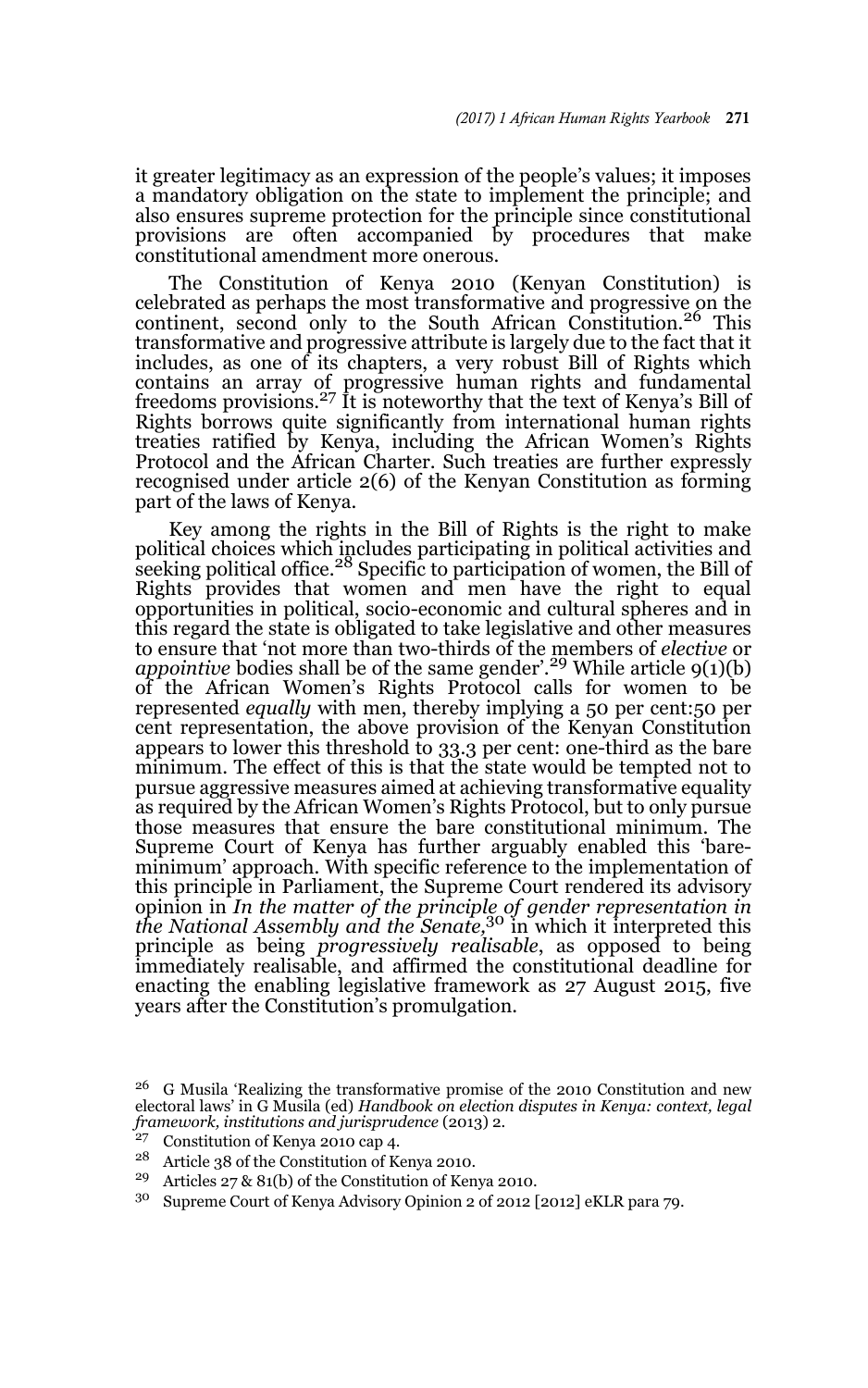In addition to constitutionally entrenching the so-called two-thirds gender principle for elective and appointive bodies, the Kenyan Constitution provides further safeguards to this principle. To guard against political tinkering, the Constitution secures this principle from whimsical amendment or repeal by providing two rigid procedures for its amendment. The first is through a parliamentary initiative, which must be approved separately by each of the two Houses of Parliament, each House approving by at least a two-thirds majority of all its members.<sup>31</sup> At least 90 days must lapse between the first and second readings in either House.<sup>32</sup> Thereafter, the proposal must be subjected to a referendum where at least 20 per cent of registered voters in at least half of Kenya's 47 counties must vote and it must be approved by an overall countrywide simple majority.33 The second procedure involves a popular initiative by not less than one million registered voters, subsequently approved by a majority of Kenya's 47 county assemblies and ultimately by the people in a referendum as mentioned above.34

Ghana, on the other hand, has had a series of Constitutions since gaining its independence in 1957, but none significantly provided for the rights of women in the manner that the Constitution of Ghana 1992 (Ghanaian Constitution) has done. Drawing inspiration from the African Charter, the 1992 Constitution represents significant advances for human rights.35 The Ghanaian Constitution expresses an instrumental supremacy over any other laws in the land36 and bestows upon the Supreme Court, the highest court of the land, the utmost power of interpretation and striking down inconsistencies between the Constitution and legislation.37

Chapter 5 of the Ghanaian Constitution is entirely dedicated to 'fundamental human rights and freedoms' to be enjoyed by every person in Ghana regardless of 'race, place of origin, political opinion,<br>colour, religion, creed or gender'.<sup>38</sup> These are political, civil, social and economic rights including protection from forced labour and slavery,39 equality and the prevention of discrimination on the grounds of gender or race.40 Further, it provides for 'freedom of expression and association<sup>41</sup> and fairness among administrative bodies and their subordinates'.42 Article 21(3) explicitly stipulates the right to 'form or join political parties and to participate in political activities subject to

- <sup>31</sup> Articles 255 & 256 of the Constitution of Kenya 2010.<br><sup>32</sup> Articles  $255(1)(s)$  of the Constitution of Kenya 2010.
- Articles 256(1)(c) of the Constitution of Kenya 2010
- <sup>33</sup> Articles 255 & 256 of the Constitution of Kenya 2010.<br> $^{34}$  Articles 255 & 257 of the Constitution of Kenya 2010.
- <sup>34</sup> Articles 255  $\&$  257 of the Constitution of Kenya 2010<br><sup>35</sup> The drawing and promulgation of the 1999 Constitut
- The drawing and promulgation of the 1992 Constitution followed the ratification of the African Charter in 1989. In its bid to measure up to the standards set by the African Charter, Ghana modelled its Constitution after the African Charter.
- $36$  Article 1(2) of the Constitution of Ghana 1992<br> $37$  Article 9 of the Constitution of Chana 1992
- Article 2 of the Constitution of Ghana 1992.
- $3^8$  Article 12 of the Constitution of Ghana 1992.
- <sup>39</sup> Article 16 of the Constitution of Ghana 1992.
- Article 17(2) of the Constitution of Ghana 1992.
- <sup>41</sup> Article 21(1)(a) & (e) of the Constitution of Ghana 1992.
- <sup>42</sup> Article 23 of the Constitution of Ghana 1992.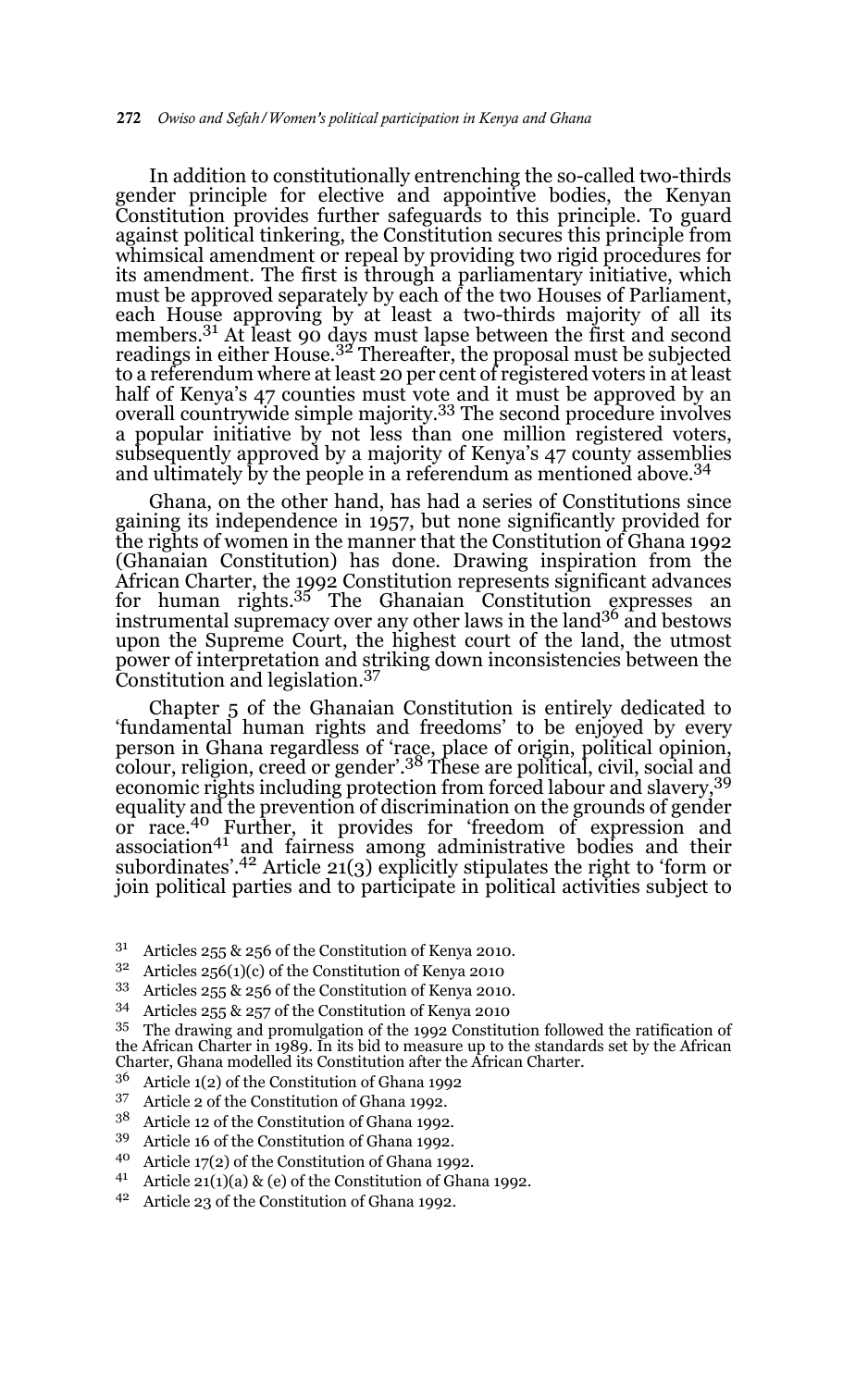such qualifications and laws as are necessary in a free and democratic society'.<sup>43</sup> The Constitution also calls for equal economic opportunities for citizens with full integration of women into economic development of the country<sup>44</sup> as well as equality in working under satisfactory, safe and healthy conditions and equal work without discrimination.<sup>45</sup> These general constitutional protections are further broadened by the Labour Act, 2003, which calls for equity in employment for men and women. Part five of the Act is entirely dedicated to the rights of women necessary to promote the participation of women in public offices. It considers specificities in relation to women such as frowning upon overtime work by pregnant women after normal working hours;<sup>46</sup> proscription of allocating above-weight duties to pregnant women especially after their fourth pregnancy month;47 and maternity, annual and sick leave, together with a number of days' entitlement for nursing<br>mothers.<sup>48</sup>

The Ghanaian Constitution in addition demands unique care for mothers during reasonable periods before and after child-birth with paid leave and special care for the children so that women can realise their full potential.49 Further, there is also the guarantee of equal rights during trainings and promotions void of impediments from any person.<sup>50</sup> Chapter 6 of the Constitution covers the Direct Principles of State Policy for guidance of cabinet, government organs and political parties towards human rights and again obliges the executive to report to parliament annually on the essential measures undertaken for 'full realisation of basic human rights'.<sup>51</sup> It then calls on the state to promote integration and eliminate discriminative preconceptions based on gender among others, and to see to measures for realising 'regional and gender balance in recruitment and appointments to public offices'.<sup>52</sup> In this regard, a 'quota system' has been created in a number of statutes designed towards achieving women's political empowerment. The Legal Aid Scheme Act, 1997, for example, establishes the Legal Aid Board whose membership must include at least one female member.<sup>53</sup> The Persons with Disability Act, 2006, also creates the National Council on Persons with Disability whose membership includes a representative from the ministry responsible for women and children's affairs (now Ministry of Gender, Children and Social Protection) and two other female representatives.54 When nominating persons to occupy the two positions available to be filled by the president in the

- <sup>43</sup> Article 21(3) of the Constitution of Ghana 1992.
- 44 Article 36(6) of the Constitution of Ghana 1992.
- 45 Constitution of Ghana 1992 art 24(1).
- Section 55 of the Labour Act 651 of 2003.
- <sup>47</sup> Section 56 of the Labour Act 651 of 2003.
- <sup>48</sup> Section 57 of the Labour Act 651 of 2003.
- Article  $27(1)$  & (2) of the Constitution of Ghana 1992.
- <sup>50</sup> Article 27(3) of the Constitution of Ghana 1992.
- <sup>51</sup> Article 34(1) & (2) of the Constitution of Ghana 1992.
- Article  $35(5)$  &(6)(b) of the Constitution of Ghana 1992.
- 53 Sections 3 &  $4(1)(h)$  of the Legal Aid Scheme Act 542 of 1997.
- <sup>54</sup> Sections 41 & 43 of the Persons with Disability Act 715 of 2006.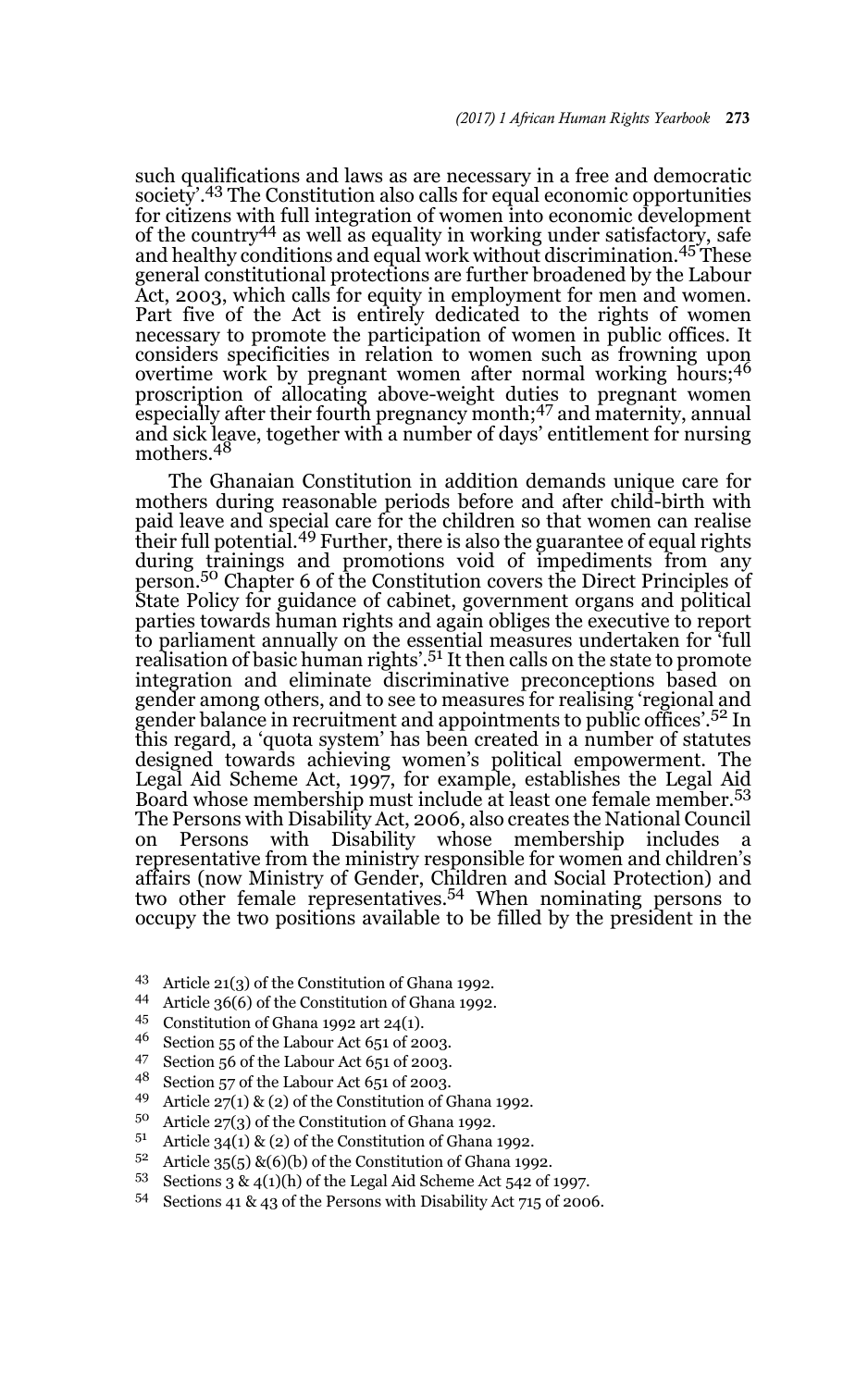governing body of the National Peace Council, the president is also obligated to nominate one woman.55 The same requirement applies to the membership of the governing bodies of the Regional Peace Councils and the District Peace Councils.<sup>56</sup>

Other relevant constitutional protections under the Ghanaian Constitution include an equal right to vote,57 the right to join any political party by any eligible voter<sup>58</sup> and the right to political participation for influencing structures and policies of government.59 Article 35(6)(b), read in conjunction with article 36(6) of the Ghanaian Constitution, asserts an affirmative responsibility on the state to put in place 'appropriate measures to achieve regional and gender balance in recruitment and appointment to public offices' as well as 'all necessary steps so as to ensure the full integration of women into the mainstream of the economic development of Ghana'.

The discussion above reveals the recognition Kenya and Ghana's constitutional frameworks have made of the intersectionality between various rights. The essence is that participation of women in political and governance processes is not an isolated right. Rather, it is an indivisible right related to and dependent upon a host of other rights. Therefore, in order to effectively ensure women's participation, countries ought to take a multi-dimensional approach through several measures aimed at simultaneously tackling all barriers manifested in all aspects of life. This process starts by constitutionally recognising the indivisibility, interrelation and interdependence of the right to participation and the host of other rights mentioned above. This indeed is what article 9 of the African Women's Rights Protocol envisions when it calls for a wide range of measures targeting the entire process necessary to reform the political and governance system. The legal framework of a state forms a fundamental part of this process hence the discussion of the normative frameworks of Kenya and Ghana above.

While the discussion above has revealed robust constitutional guarantees in Kenya and Ghana regarding *formal* protection and promotion of women's rights particularly the right to participation, these guarantees are not exhaustive. As the constitutions of Kenya and Ghana recognise, the constitutional guarantees should take account of 'others not specifically mentioned which are considered to be inherent in a democracy and intended to secure the freedom and dignity of man<br>[and woman]'<sup>60</sup> and 'other rights and fundamental freedoms not in the Bill of Rights, but recognised or conferred by law'.<sup>61</sup> Therefore, guaranteed rights in 'treaties, conventions, international or regional

<sup>55</sup> Section 4(1)(b) of the National Peace Council Act 818 of 2011.

<sup>56</sup> Article 9(b) & 12(b) of the National Peace Council Act 818 of 2011.

<sup>&</sup>lt;sup>57</sup> Article 42 of the Constitution of Ghana 1992.

Article 55(2) of the Constitution of Ghana 1992.

<sup>59</sup> Articles 55(2) & (10) of the Constitution of Ghana 1992, respectively.

 $60$  Article 33(5) of the Constitution of Ghana 1992. See also articles 17(2), 22, 26(2) & 39(2) of the Constitution of Ghana 1992

Article  $19(2)(b)$  of the Constitution of Kenya 2010.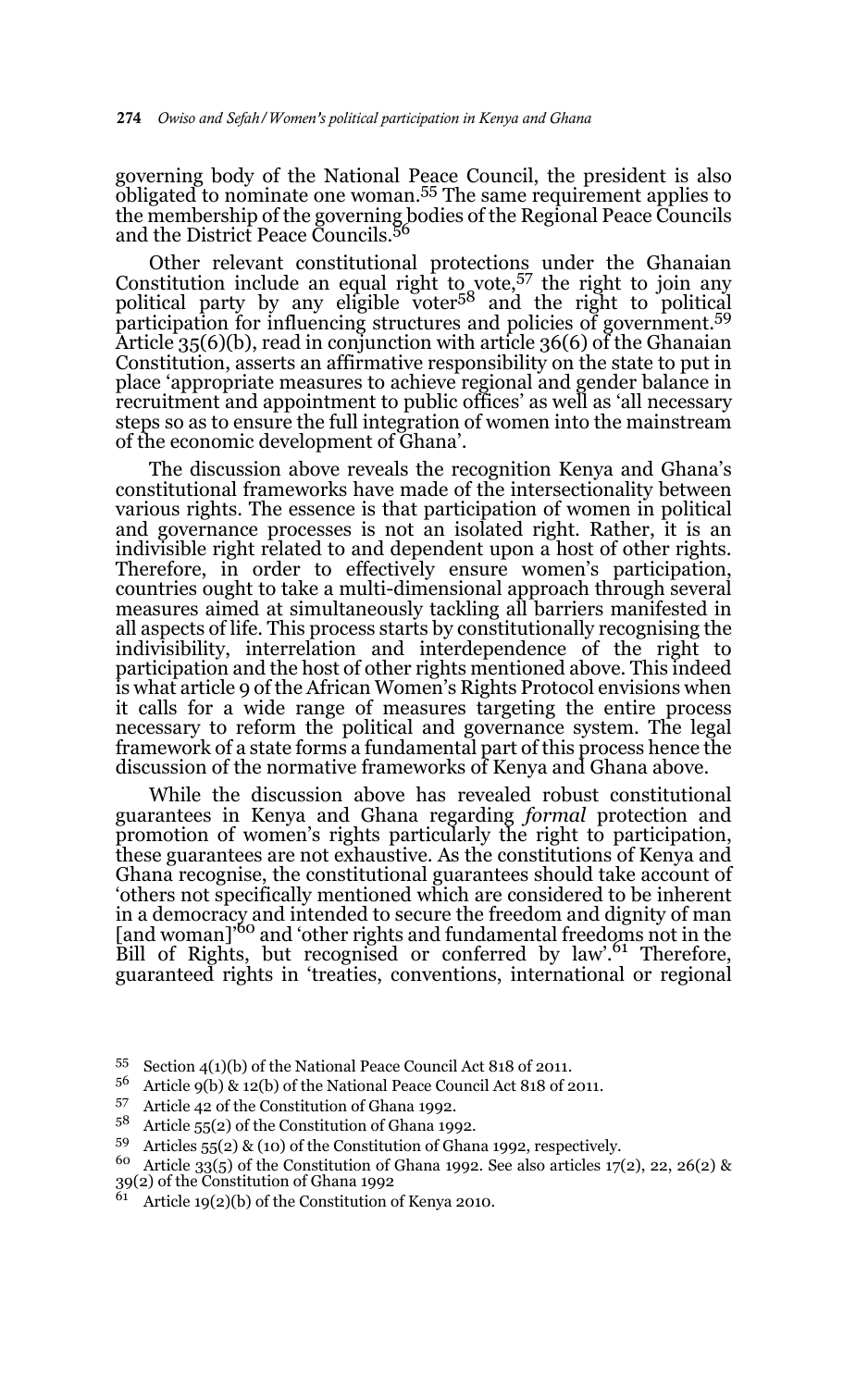accords, and norms'62 and 'provisions of international human rights instruments (and practice under them) or from the national human rights legislation and practice of other states<sup>'63</sup> could be applied here. The following discussion will therefore examine the interplay between Kenya's and Ghana's domestic provisions on women's rights and the countries' obligations under international instruments.

### **3.2 Constitutional recognition of international obligations**

The general notion of international human rights law which can hardly be disputed is its embodiment and commitment towards women's rights.<sup>64</sup> In the case of Kenya, the constitution is express on the question of international law by providing that international instruments ratified by Kenya are part of Kenya's laws.65 Arguably therefore, Kenya is a monist state and as such the international instruments it has ratified particularly those pertaining to human rights are binding. Further, general rules of international law [whether expressed in ratified instruments or not] form part of Kenyan law.<sup>66</sup> Specifically on equality of rights, the High Court of Kenya has emphasised that, 'Equality or rights under the law for all persons, male or female, is so basic to democracy and commitment to human rights.'67 Arguably therefore, regardless of whether a right is expressly codified or not and regardless of the instrument in which a particular right is codified, that right is recognised under Kenyan law in as far as it reinforces the right to equality of persons.

The situation is slightly less straight-forward in Ghana. International law in the Ghanaian context is subject to interpretations. The Ghanaian Constitution is silent on international law and how it relates to national law. Conversely, provisions of rights in the constitution are not exhaustive and may include others that are not specified and may also be considered with the aim of securing man's

<sup>62</sup> *Adjei-Ampofo v Attorney General* [2003-2004] SCGLR 418.

<sup>63</sup> *Ghana Lotto Operators Association & Others v National Lottery Authority* [2007- 2008] SCGLR 1088.

<sup>&</sup>lt;sup>64</sup> These instruments put direct obligations on states to put in place necessary measures to do away with barriers that undermine women's capacity to handle opportunities and also provide equal protection and empowerment to women. Notable among these are the Universal Declaration of Human Rights, the Charter of the United Nations, the Convention on the Elimination of All forms of Discrimination Against Women, the International Covenant on Economic Social and Cultural Rights, the International Covenant on Civil and Political Rights, the African Charter on Human and Peoples' Rights, the Protocol to the African Charter on Human and Peoples' Rights on the Rights of Women in Africa, the Constitutive Act of the African Union and the African Charter on Democracy, Elections and Governance.

<sup>65</sup> Article 2(6) of the Constitution of Kenya 2010.

<sup>&</sup>lt;sup>66</sup> Article 2(5) of the Constitution of Kenya 2010<br><sup>67</sup> Contre for Rights Education and Awareness

<sup>67</sup> *Centre for Rights Education and Awareness & 2 others v Speaker of the National Assembly & 6 others* High Court Petition 371 of 2016 [2017] eKLR.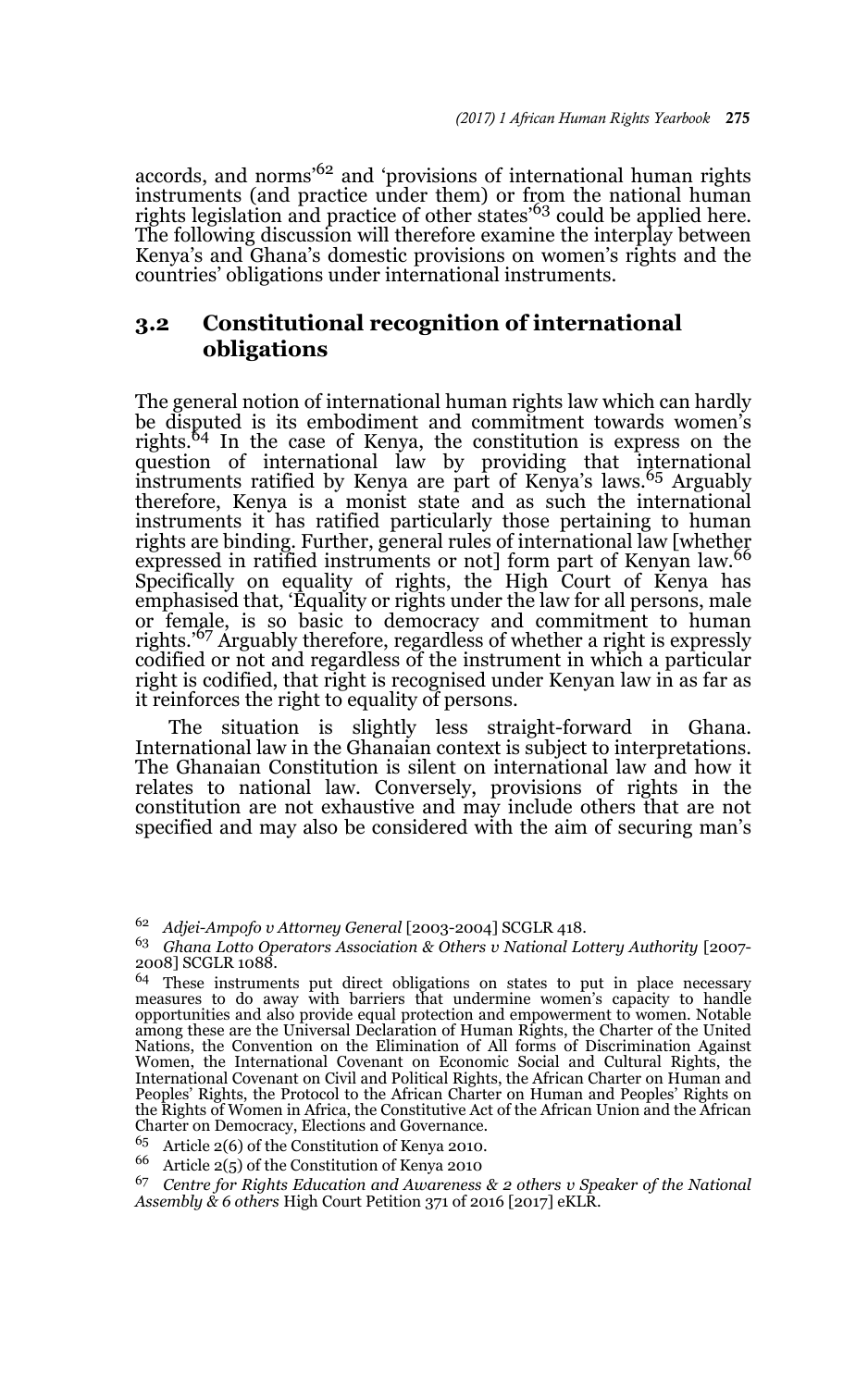[and woman's] freedom and dignity<sup>68</sup> including laws of international instruments that pursue the promotion of human rights.<sup>69</sup> Moreover, duties to be discharged by the state in reference to article 37 on securing and protecting a social order based on the ideals and principles of freedom, equality, justice, probity and accountability 'shall be guided by international human rights instruments which recognise and apply particular categories of basic human rights to development<br>processes'.<sup>70</sup> In the face of the constitution's silence on international law, the country remains party to a significant number of international instruments which include soft law norms. Prominent among these are: The international Convention on Civil and Political Rights, the Convention on the Elimination of all Forms of Discrimination against Women (CEDAW), the International Covenant on Economic Social and Cultural Rights, the African Charter, the African Women's Rights Protocol and the Beijing Declaration and Platform for Action.

There appears to be no better statement of a country's intent on promoting and protecting human rights than the signing and ratification of international instruments. However, signing or ratifying treaties does not equate to implementation and a real influence on people's lived realities. Many countries' failure to implement provisions of ratified instruments buttresses this argument. According to the United Nations Population Fund, for example, considering the harsh working conditions which result in impoverishing a higher number of women in many countries regardless of the countries' level of development, the ratio of illiteracy between women and men is two to one respectively. The report further indicates existence of 'discriminatory laws on inheritance, land, marriage and property' in several nations though they have ratified the CEDAW.<sup>71</sup> This is an indication of the fact that ratification of international instruments, and even domestication, do not in themselves provide assurance of these transformative provisions actually impacting on women's lived experiences. Without concerted effort to implement them, these provisions remain little more than utopian aspirations. While ratification and eventual domestication provide a firm foundation for implementation, a genuine follow-through in the form of targeted implementation efforts is required if these noble ideals are to deliver on their transformative promise.

#### **3.3 Shaking up Kenya's Parliament: a mirage?**

The Kenyan Constitution has adopted a unique mix of strategies to enhance women's representation in both houses of its bicameral

<sup>68</sup> MG Nyarko 'The impact of the African Charter and the Maputo Protocol in Ghana' in VO Ayeni (ed) *The impact of the African Charter and the Maputo Protocol in selected states* (2016) 99-100.

<sup>69</sup> As above.

<sup>70</sup> Article 37(3) of the Constitution of Ghana 1992.

<sup>&</sup>lt;sup>71</sup> United Nations Population Fund 'The human rights of women' 2006 http:// www.unfpa.org/resources/human-rights-women (accessed 24 June 2017).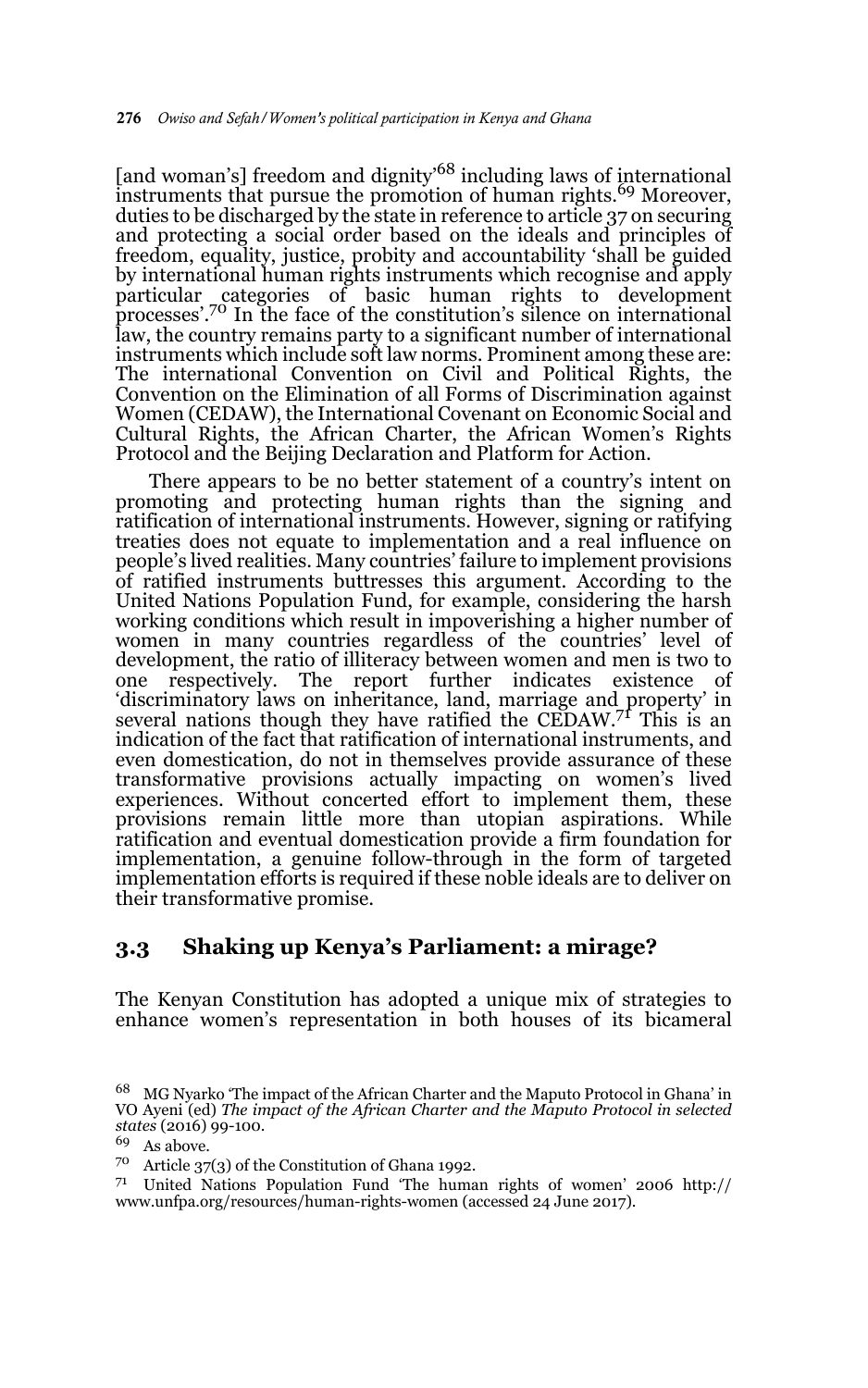parliament, the Senate and the National Assembly (NA), and in its devolved government system. One of these strategies is the adoption of a multi-member electoral constituency system where more than one member is elected to the legislature from one electoral constituency/ district.<sup>72</sup> The use of a multi-member electoral constituency system is considered very likely to achieve a quick rise in women's membership in the legislature.73 Kenya's Constitution provides for the election by universal adult suffrage of two members from each of the country's 47<br>counties with each county constituting a single-member a single-member constituency.74 While one of these elected members represents the county as a member of the Senate, the other member represents the county in the NA. The unique feature of this system is that while the Senate seat can be contested by any eligible person regardless of gender, the NA seat is exclusively for female contestants.

Kenya has also adopted a proportional representation system based on party lists. Proportional representation is a system whereby political parties allocate parliamentary seats based on the proportion of the votes each party receives in an election and usually on the basis of a list of candidates prepared before elections.75 While the majority of Senate seats, 47 seats, are filled through universal adult suffrage where male and female candidates can contest, 16 seats are reserved for women nominated by political parties based on the proportion of the parties' elected members in the Senate and from an exclusively female party-list prepared and presented to the Electoral Commission at least 45 days before the date of the general election.<sup>76</sup> A further two female members of the Senate are nominated by political parties based on party list proportional representation to represent the youth and persons with disabilities.<sup>77</sup>

Further, 12 special interest seats are created in the NA and filled by political parties based on the proportion of the parties' elected members in the NA but drawn from party-lists that alternate between male and female candidates.78 Additionally, apart from elected members of county assemblies, each of Kenya's 47 county assemblies comprises a number of special seats necessary to ensure that the twothirds gender principle is achieved and which are filled based on a proportional gender-exclusive party list, and six special interest seats based on party-lists that alternate between male and female candidates.<sup>79</sup>

<sup>73</sup> L Kenworthy & M Malami 'Gender equality in political representation: a worldwide comparative analysis' (1999) 78 *Social Forces* 235 261.

74 Articles 97(1)(a) & 98(1)(a) of the Constitution of Kenya 2010.<br>75 Paxton & Kunovich (n 4 above) 104.

 $72$  JF Banzhaf 'Multi-member electoral districts – do they violate the "one man, one vote" principle?' (1966) 75 *Yale Law Journal* 1309 1309.

<sup>&</sup>lt;sup>76</sup> Article 98(1)(b) of the Constitution of Kenya 2010; section 35 of the Election Act 24 of 2011.

Articles  $98(1)(c)$  & (d) of the Constitution of Kenya 2010.

<sup>&</sup>lt;sup>78</sup> Article 97(1)(c) of the Constitution of Kenya 2010<br><sup>79</sup> Articles 177(b) & (e) of the Constitution of Ke

Articles 177(b) & (c) of the Constitution of Kenya 2010; section 7(1)(b) of the Governments Act 17 of 2012.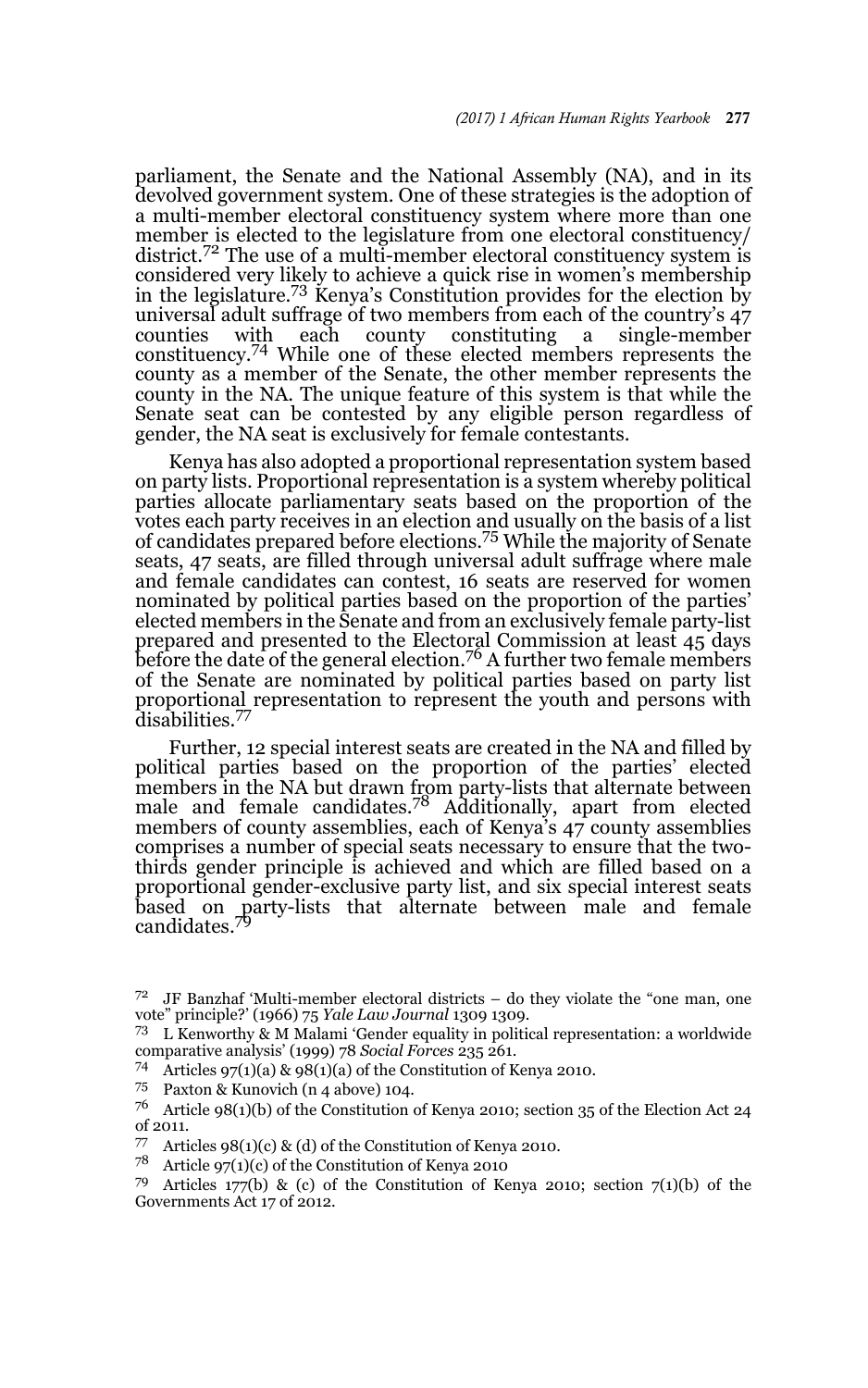Three safeguards stand out about the above party lists. First, the lists once submitted to the electoral commission before the elections remain valid for the duration of parliament's term.<sup>80</sup> Second, nominative seats in parliament and the county assemblies are allocated from the list based on the priority in which they are listed, that is, first to last on the party list.<sup>81</sup> The above safeguards serve to prevent political parties or any other person from tampering with the list thereby giving the list a degree of certainty. Third, party lists that are not required to be gender-exclusive must alternate between male and<br>female candidates.<sup>82</sup> By mandatorily requiring parties to alternate men and women in party lists, chances of women landing seats in parliament are increased. Left to their own devices, political parties would most likely position women at the bottom of the party lists thereby reducing their chances of making it to parliament and beating the purpose of the<br>system altogether.<sup>83</sup> This particular measure, it is argued, increases political competition and attracts experience and diversity to<br>parliament.<sup>84</sup>

The above measures taken by Kenya are considered by the African Women's Rights Protocol as reasonably necessary to ensure or facilitate participation by women in the electoral and governance processes of the state.<sup>85</sup> Further, Kenya seems to have heeded the call in article 9 of the African Women's Rights Protocol for a multiplicity of measures. Indeed, following Kenya's first general election in 2013 under its new Indeed, following Kenya's this general electron constitutional dispensation, the number of women members of parliament rose to 86 and then to 97 after the 2017 general elections, the highest ever in the country. This increased representation promotes gender sensitivity in legislation, which angle is most likely to be ignored<br>in a male-dominated legislature.<sup>87</sup> Gender-sensitive legislation can go a long way in addressing structurally and historically entrenched challenges to women's advancement. However, while the above measures adopted by Kenya have increased the number of women in representative politics, Kenya's parliament is still grossly imbalanced. According to the World Classification of Women in National Parliaments Kenya is still very unequal, ranking at position 86 with 30.9 per cent and 21.8 per cent women representation in the Senate and NA respectively.88 Further, of the 97 women in the combined

<sup>80</sup> Section 34(10) of the Elections Act 24 of 2011.

Article  $90(2)(b)$  of the Constitution of Kenya 2010.

<sup>82</sup> Article 90(2)(b) of the Constitution of Kenya 2010.

<sup>83</sup> Thabane & Buthelezi (n 5 above) 189.

<sup>84</sup> R Darcy *et al Women, elections and representation* (1994) 15-18.

<sup>85</sup> J Finnis 'Equality and differences' (2011) 56 *American Journal of Jurisprudence* 17 33.

<sup>86</sup> Kenya Women Parliamentary Association 'Members' http://www.kewopa.org/ ?page\_id=72 (accessed 09 March 2016); T Onyinge *et al* (eds) *86 and counting: Women leaders in the 11th parliament* (2014); Inter-Parliamentary Union 'Women in national parliaments: World classification' 1 September 2017 http://www.ipu.org/wmn-e/ classif.htm (accessed 4 October 2017).

<sup>87</sup> Thabane & Buthelezi (n 5 above) 201.

<sup>88</sup> Inter-Parliamentary Union 'Women in national parliaments: World classification' 1 September 2017 http://www.ipu.org/wmn-e/classif.htm (accessed 4 October 2017).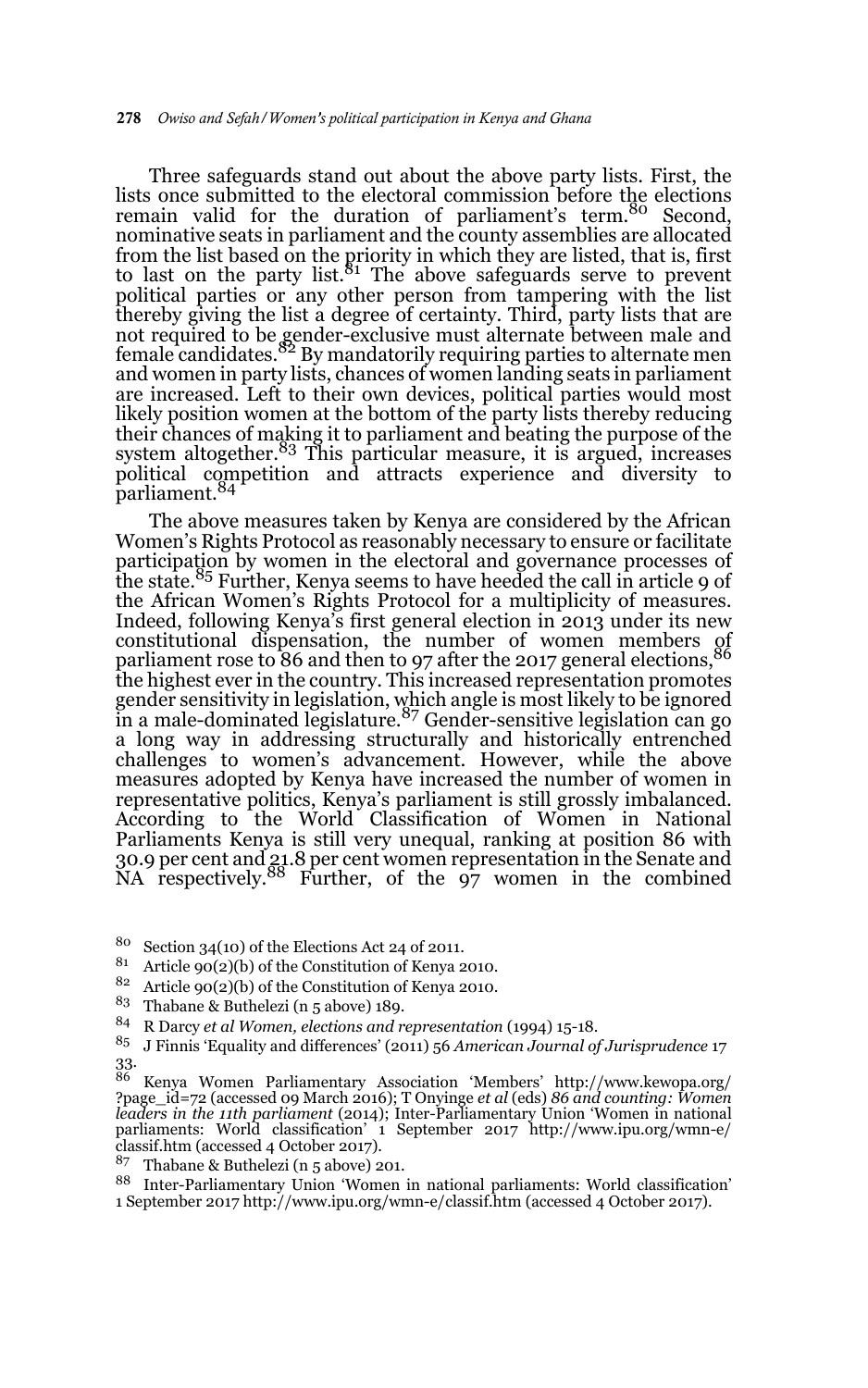parliament, only 73 of them are directly elected (three directly elected to the Senate in all-inclusive elections, 23 directly elected to the NA in all-inclusive elections and 47 directly elected to the NA for positions reserved for women contestants) while the rest are nominated.<sup>89</sup> Considering that Kenya's constitution provides as a mandatory principle of governance that, 'Not more than two-thirds of the members of elective public bodies shall be of the same gender,'90 the current scenario falls short of the minimum 33 per cent female membership required. Consequently, effective gender representation is hampered resulting in largely gender-insensitive legislation.<sup>91</sup>

In fact, achieving the above threshold has proven quite problematic for Kenya's parliament. Despite the constitutional provision that the legislation to ensure this threshold is met ought to have been enacted within five years of the constitution's promulgation, <sup>92</sup> parliament failed to enact the requisite legislation by  $27$  August  $2015$ ,  $93$  Consequently, parliament extended this period by the maximum constitutionally permissible period of one year,94 but this extension also lapsed without any concrete action. As a result, concerned civil society organisations petitioned the High Court in *Centre for Rights Education & Awareness & 2 others v Speaker of the National Assembly & 6 others.*<sup>95</sup> The High Court agreed with the petitioners that parliament had indeed failed to enact the requisite legislation to ensure that not more than two-thirds of its membership is of one gender within the timeline provided in the constitution. Exercising its powers under article 261 of the Kenyan Constitution, the High Court directed that Parliament should enact the legislation within 60 days (by 28 May 2017) failure to which any person could petition the Chief Justice to advise the president to dissolve parliament. By this date, however, parliament had neither enacted the<br>requisite legislation<sup>96</sup> neither had the Chief Justice advised the President to dissolve parliament. This could probably be attributed to the fact that by May 2017, political activities for the 8 August 2017 general elections were already in high gear.

- 91 Thabane & Buthelezi (n 5 above) 201.
- Articles 27, 81, 100 & 261 of the Constitution of Kenya 2010.

<sup>93</sup> The Constitution of Kenya 2010 was promulgated on 27 August 2010 after being overwhelmingly approved in a referendum.

<sup>94</sup> Article 261(2) of the Constitution of Kenya 2010; Kenya National Assembly Official Hansard Report of Tuesday 25 August 2015 http://www.parliament.go.ke/the-nationalassembly/house-business/hansard?start=255 (accessed 28 June 2017).

<sup>95</sup> High Court of Kenya Petition 371 of 2016 [2017] eKLR.

<sup>96</sup> Parliament had earlier in 2016 shot down a bill intended to provide a framework for achieving the two-thirds gender principle. Some politicians argued that the bill's provision for more nominative seats would bloat an already-bloated parliament.

<sup>89</sup> A Shiundu 'Factsheet: Kenya's new parliament by numbers' *AfricaCheck* 31 August https://africacheck.org/factsheets/factsheet-kenyas-new-parliament-numbers/ (accessed 4 October 2017).

<sup>90</sup> Article 81(b) of the Constitution of Kenya 2010.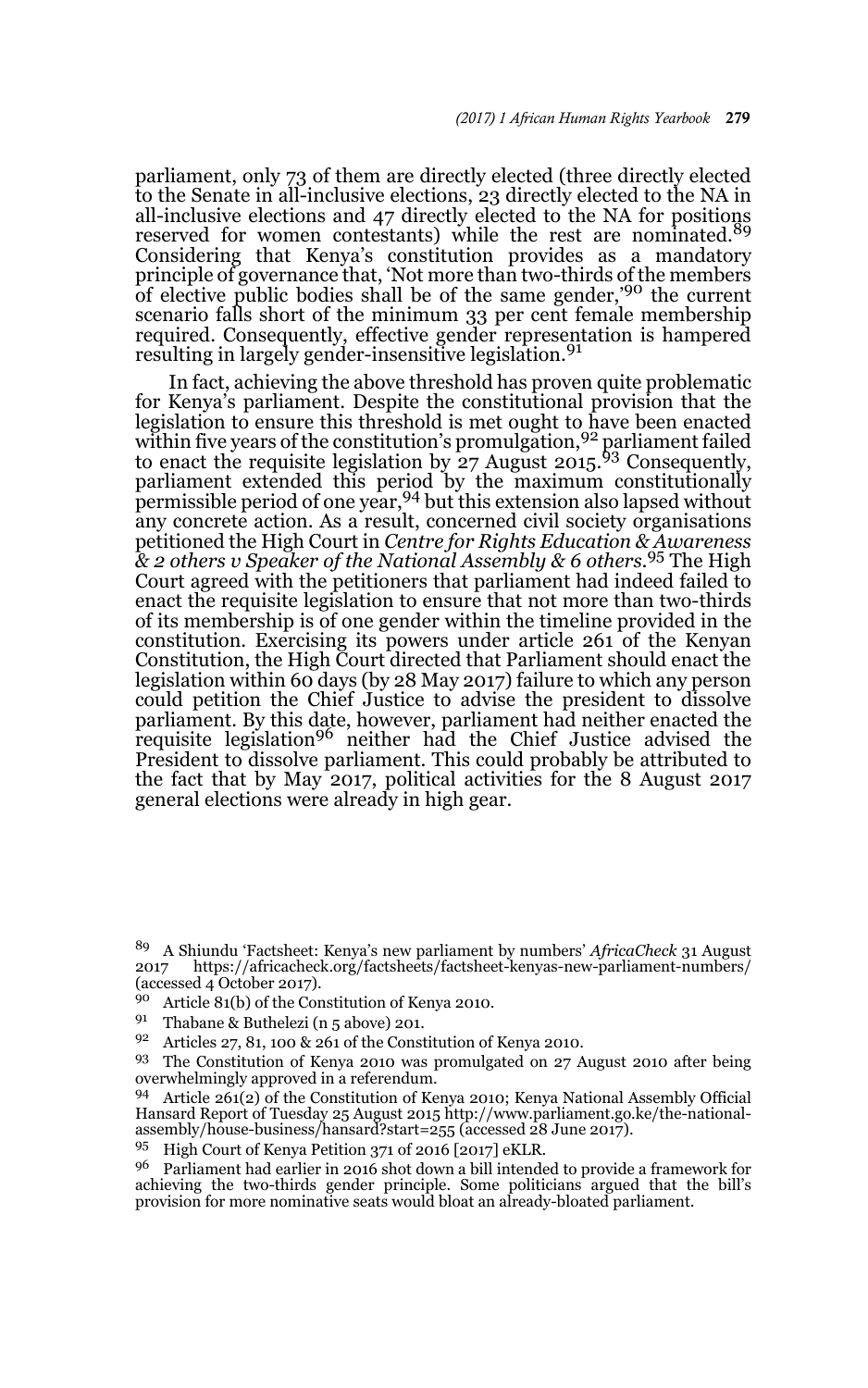### **3.4 Debunking the illusion of equality in Ghana's Parliament**

In contrast to the Kenyan system, Ghana's parliamentary representation system affords very little, if any, assurances of women's participation. Ghana's unicameral parliament comprises 275 members from single-member constituencies elected through universal adult suffrage.<sup>97</sup> Through a constitutional provision requiring a majority of cabinet ministers to be appointed from among sitting members of parliament,<sup>98</sup> quite a number of women have nonetheless been appointed to the cabinet from parliament. However, this has not been with the intention of encouraging women representation in parliament.

Ghana's parliament has significant powers it can channel towards improving women's rights particularly by exercising its legislative authority. Additionally, parliament has a 25-member Parliamentary Select Committee on Gender whose role is to scrutinise issues related to gender and children in order to ensure total recognition of the rights of women in appropriate legislation.<sup>99</sup> Proposals geared towards improving affirmative action are fronted to parliament by the committee which also reports progress to the house.100 Further, parliament oversees the African Peer Review Mechanism in Ghana, a mechanism that assesses countries' performance in attaining the New Partnership for African Development's goals in order to ensure greater gender equity.<sup>101</sup>

Despite these extensive powers, parliament has failed to pass specific affirmative action laws and initiatives to improve political participation by women. Particularly worrying is parliament's failure to pass a progressive Affirmative Action Bill presented by the Gender, Children and Social Protection ministry that targets addressing gender and sex-based discrimination and also guaranteeing equality in public services and political discourse for women by pushing for a '40 per cent women representation in decision-making bodies and power positions and other public institutions.<sup>102</sup> This Bill is inspired by the Affirmative Action Policy Guidelines of 1998 that direct the government to guarantee 40 per cent representation of women at all levels of governance, including public sector boards, commissions, councils, and

<sup>97</sup> Parliament of Ghana 'Overview' https://www.parliament.gh/mps (accessed 26 June 2017).

<sup>98</sup> Article 78 of the Constitution of Ghana.

<sup>99</sup> Parliament of Ghana 'Gender and children committee' https://www.parliament.gh/ committees?com=17 (accessed 27 June 2017).

 $^{100}$  As above.

<sup>101</sup> UN Economic Commission for Africa 'The role of parliament in African Peer Review Mechanism: Information on how parliamentarians can participate in APRM' (2011) 10 https://www.uneca.org/sites/default/files/PublicationFiles/5-pamphlet\_the\_role-ofparliament-in-aprm.pdf (accessed 26 June 2017).

<sup>102</sup> Nyarko (n 68 above) 103; Government of Ghana 'Gender ministry, stakeholders speak on Affirmative Action Bill' http://www.ghana.gov.gh/index.php/media-center/ news/1802-gender-ministry-stakeholders-speak-on-affirmative-action-bill (accessed 26 June 2017).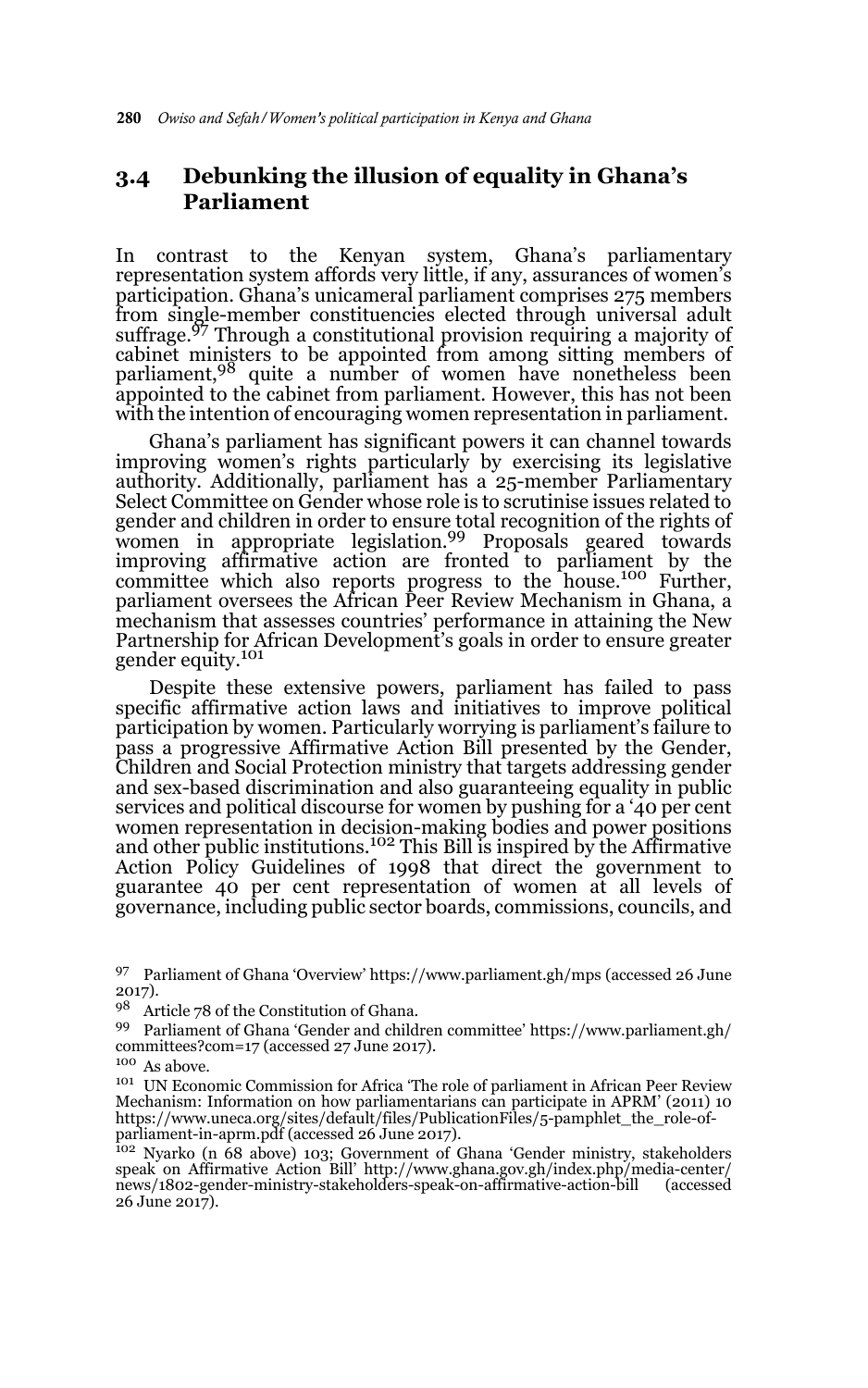the executive although this is yet to be implemented. Nonetheless, the Constitutional Review Committee of Parliament has acknowledged receipt of proposed amendments to the Ghanaian Constitution expected to see to a 30 per cent representation of women in all government institutions so as to increase visibility in the male-dominated public institutions.<sup>103</sup>

Largely because Ghana's legal framework does not provide affirmative action provisions and partly due to lack of political goodwill, Ghana's parliament is more gender-imbalanced than Kenya's. Presently, Ghana is ranked 141st out of 193 countries in the Inter-Parliamentary Union's ranking of women's representation in<br>parliaments around the world.<sup>104</sup> Only 35 of the parliamentary seats out of the 275-seat parliament are occupied by women, representing a marginal 12.7 per cent.<sup>105</sup> Further, Ghana has only had one female speaker of parliament since independence in 1957.<sup>106</sup> The lack of a specific enabling legal framework should not, however, be an excuse for not taking proactive measures. There exist constitutional institutions in Ghana whose mandate can be exploited to advance women's participation in political affairs. One such institution is the Electoral Commission of Ghana (electoral commission) which is the only institution in Ghana with a nationwide electoral mandate. It also has the power to formulate policies and electoral laws that directly influence electoral processes. Nonetheless, no electoral laws or policies have been formulated by the commission to advance affirmative action and to close the gender gap. In as much as it is promisingly welcoming that five of the seven commissioners of the electoral commission are women,<sup>107</sup> there is no evidence of any clear and unequivocal work that the electoral commission has undertaken to promote women's political participation. The commission should take advantage of its strategic position to advance women into sought-after public positions through gender-sensitive and friendly electoral reforms that will seek to create equal playing field for men and women. The electoral commission can liaise with the political platforms including the Inter-Party Advisory

<sup>103</sup> Government of Ghana 'White Paper on the Report of the Constitutional Review Commission' (2012) 14 http://ghana.gov.gh/index.php/media-center/reoprts/653 white-paper-on-the-report-of-the-constitution-review-commission-presented-to-thepresident (accessed 26 June 2017).

<sup>&</sup>lt;sup>104</sup> Inter-Parliamentary Union (n 88 above).

 $105\,$  As above.

<sup>106</sup> The late President, Professor John Evans Fiifi Atta Mills, in his first term which he did not fully serve due to his demise, appointed Mrs Joyce Bamford Addo remains the only woman to have graced Ghana's parliament as the speaker.

<sup>&</sup>lt;sup>107</sup> It must be noted that of the five out of seven commissioners are all presidential appointees. In this regard, although it serves as a shining example to other women, it would have been better served if the appointments had come from the commission itself. By them being appointed by the president, it cannot be attributed to the prowess of the commission.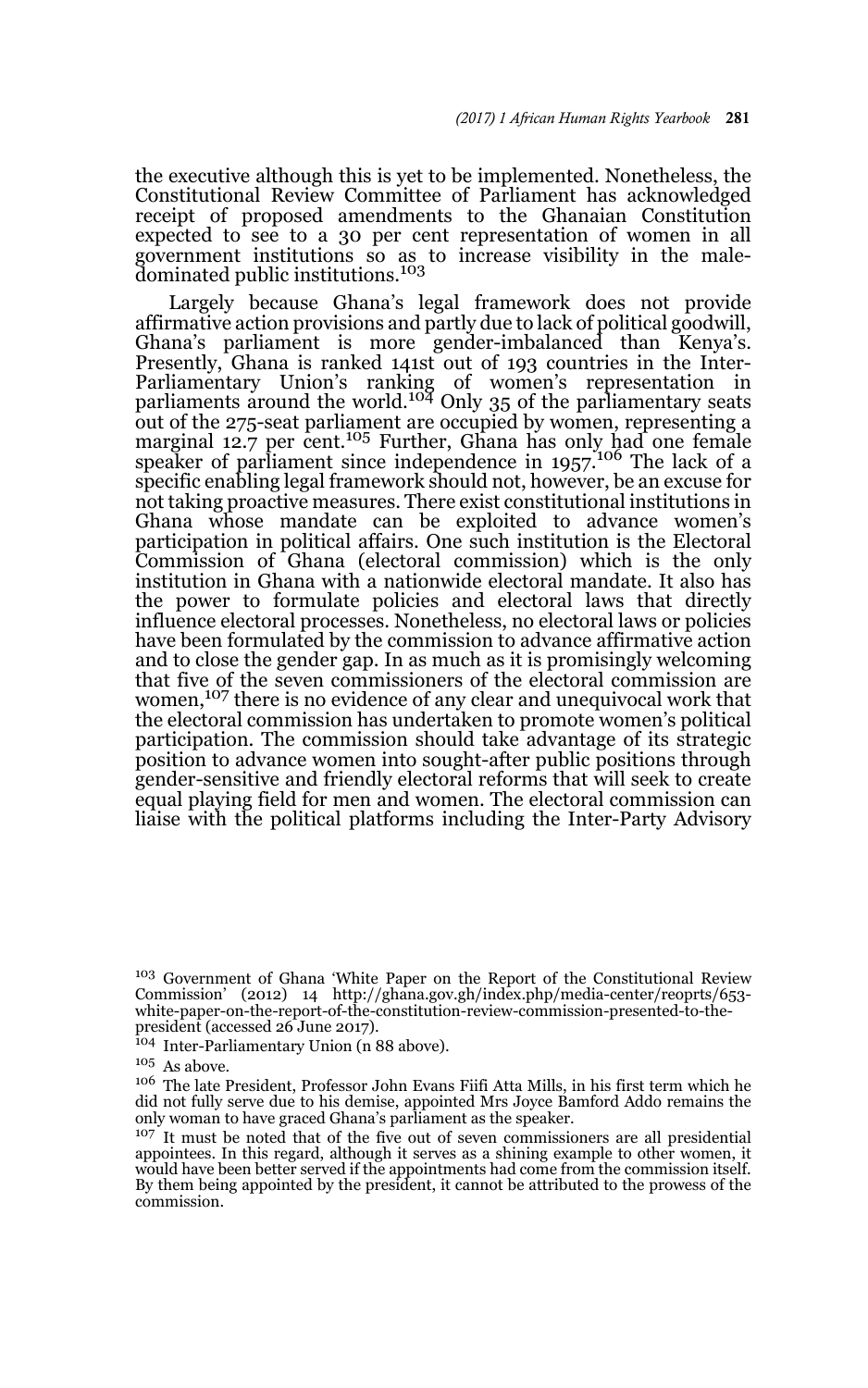Committee108 and exploit these platforms to advance gender sensitive agendas within political parties. Moreover, the electoral commission can capitalise on its close working relationship with the National Commission for Civic Education and embark on sensitising citizens on the necessity of eradicating prejudices and stereotypes to close the gender gap.

# **4 TRENDS, PRACTICES AND SOCIAL REALITIES FOR WOMEN IN DECISION-MAKING PROCESSES AND ORGANS**

In tracking and analysing the participation of women in political discourse and governmental organs, women's representation at the highest levels of decision-making bodies have always been the benchmark. The last two decades have seen a relative increase of women in such spaces in both Kenya and Ghana.<sup>109</sup> As evidenced by table 1 below, numerical increase of women in such areas although gradual, has not been stable. The 1992 elections in Ghana saw 16<br>women elected to parliament,<sup>110</sup> while elections held the same year in Kenya resulted in only six women as against 196 men in parliament.<sup>111</sup>

<sup>109</sup> To highlight the point, women in Ghana have progressively been assuming higher political and decision-making positions since the 1980s and 1990s. 1989 saw Mrs Mary Chinery-Hesse become the first ever woman to be appointed Deputy Director-General of the International Labour Organisation; Dr Mrs Matilda Fiadzigbey was also appointed as Ghana's first administrator of Stool Lands (1996); Ms Esther Ofori was selected as the first woman to be the Chief Executive Officer of the Ghana Trade Fair Authority (2001); Ms Eva Lokko was appointed the first woman Director- General of the Ghana Broadcasting Corporation and Ms Elizabeth Adjei the first female to be appointed as Director of the Ghana Immigration Service (2002); Dr. Regina Adutwum the first Woman to be appointed the Director-General of the National Development Planning Commission (2005); Her Ladyship Justice Mrs Georgina Wood, first Woman to be appointed Chief Justice (2007);. Hon Justice Joyce Adeline Bamford-Addo made history as the first woman to hold the position of Speaker of the Fifth Parliament of the Fourth Republic of Ghana (2009); Ms Christina Samia Yaba Nkrumah was elected as the first woman chairperson of the Convention People's Party and the first woman to ever head a political party in Ghana (2011); Mrs Charlotte Kesson-Smith Osei became the first women since the country's independence in 1957 to hold the position of Chairperson of the Electoral Commission of Ghana (2015).

<sup>110</sup> Ghana Statistical Service 'Women and men in Ghana: A statistical compendium 2014' (2014) 172 http://www.statsghana.gov.gh/docfiles/publications/W&M per cent202014.pdf (accessed 25 June 2017).

<sup>111</sup> Inter-Parliamentary Union 'Kenya National Assembly: Historical archive of parliamentary election results' http://www.ipu.org/parline-e/reports/2167\_arc.htm (accessed 28 June 2017).

<sup>108</sup> Formed after the loss and subsequent accusations by the opposition party of electoral malpractices and rejection of the results of the 1992 elections, the Inter-Party Advisory Committee has served as a platform for registered political parties, the Electoral Commission of Ghana and relevant stakeholders to meet and discuss electoral issues. Here, views of political parties, expectations and challenges are forwarded and addressed. The electoral commission also uses the opportunity it presents for educating the political parties on significant changes in the electoral processes including the channels to address electoral disputes. In as much as decisions from IPAC meetings are not binding on parties and stakeholders, they go a long way in influencing parties' decisions as well as bringing parties and stakeholders to speed on relevant issues.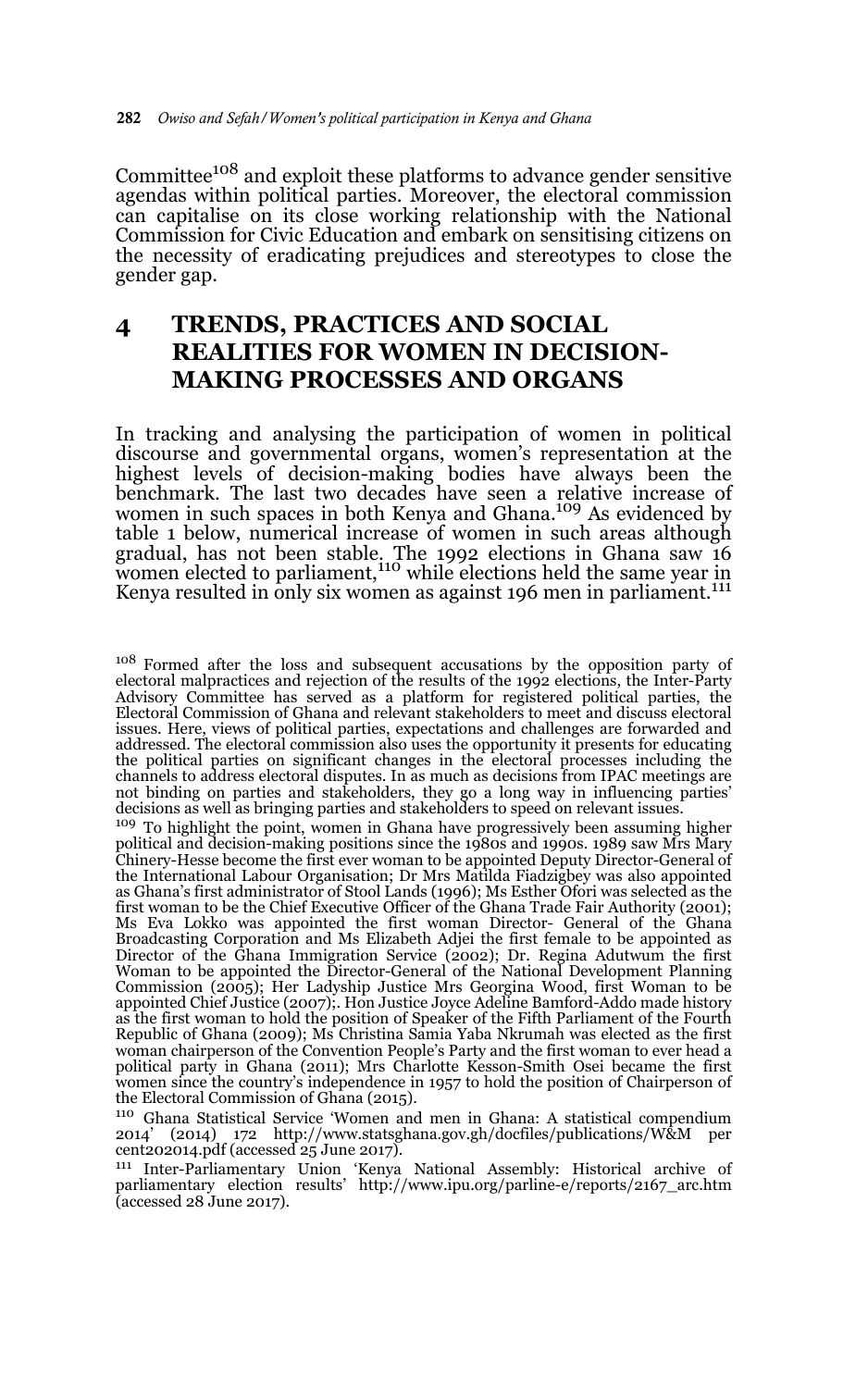An increase to 19 women was recorded in Ghana in the 1999 and 2000<br>elections, far below the 181 male representations.<sup>112</sup> The 1997 elections in Kenya resulted in an unimpressive increase to eight women, from the previous election's six.113 However, in the 2002 elections, the number of women increased to 16,114 which probably is attributable to the euphoric political wave that ended almost four decades of hegemonic and dictatorial rule by the Kenya African Union Party. This number increased slightly to 21, following the chaotic 2007 elections.<sup>115</sup> In Ghana, the 2004 elections recorded a minimal increase to 25 women parliamentarians, which again dropped to 19 in the 2008 elections.<sup>116</sup>

Just as the sun set on the first decade of the millennium, women's representation increased steadily, although not to levels that can be considered acceptable by contemporary standards. The last two elections in Ghana, in 2012 and 2016, recorded a steady rise from 30 to 35 women; a representation that has, however, not met the internationally-agreed 30 per cent threshold of women parliamentarians.<sup>117</sup> The 2013 elections in Kenya saw the number of women parliamentarians rise to 65, as against 285 men, in the National Assembly; and 18 as against 50 men in the newly-created Senate.<sup>118</sup> This number rose to  $\bar{76}$  in the NA and 21 in the Senate in the 2017 general elections (of  $8'$  August 2017).<sup>119</sup> This increase is attributable in part to the affirmative action provisions in the 2010 Kenyan Constitution, discussed earlier in the article. Even though the above figures and the slow-paced rise over the past two decades, as evidenced in Table 2 below, do not inspire confidence, they shed light on how far Africa has come and still has to go to achieve transformative equality for women in the political and governance spheres.

<sup>112</sup> Ghana Statistical Service (n 110 above) 172.

<sup>113</sup> Inter-Parliamentary Union 'Kenya National Assembly: Historical archive of parliamentary election results' http://www.ipu.org/parline-e/reports/2167\_arc.htm (accessed 28 June 2017).

As above; The Inter-Parliamentary Union's world classification of women ranks Ghana 141 out of 193 countries for women's representation in government. See generally Inter-Parliamentary Union (n 88 above).

<sup>118</sup> Inter-Parliamentary Union 'Kenya National Assembly: Last elections' http:// www.ipu.org/parline-e/reports/2167\_E.htm (accessed 28 June 2017); Inter-Parliamentary Union 'Kenya Senate: Last elections' http://www.ipu.org/parline-e/ reports/2168\_E.htm (accessed 28 June 2017).

<sup>119</sup> Inter-Parliamentary Union 'Women in national parliaments: World classification' 1 September 2017 http://www.ipu.org/wmn-e/classif.htm (accessed 4 October 2017).

 $^{114}\,$  As above.

 $^{\rm 115}$ n 113 above.

<sup>&</sup>lt;sup>116</sup> Ghana Statistical Service (n 110 above) 172.<br><sup>117</sup> As above: The Inter-Parliamentary Union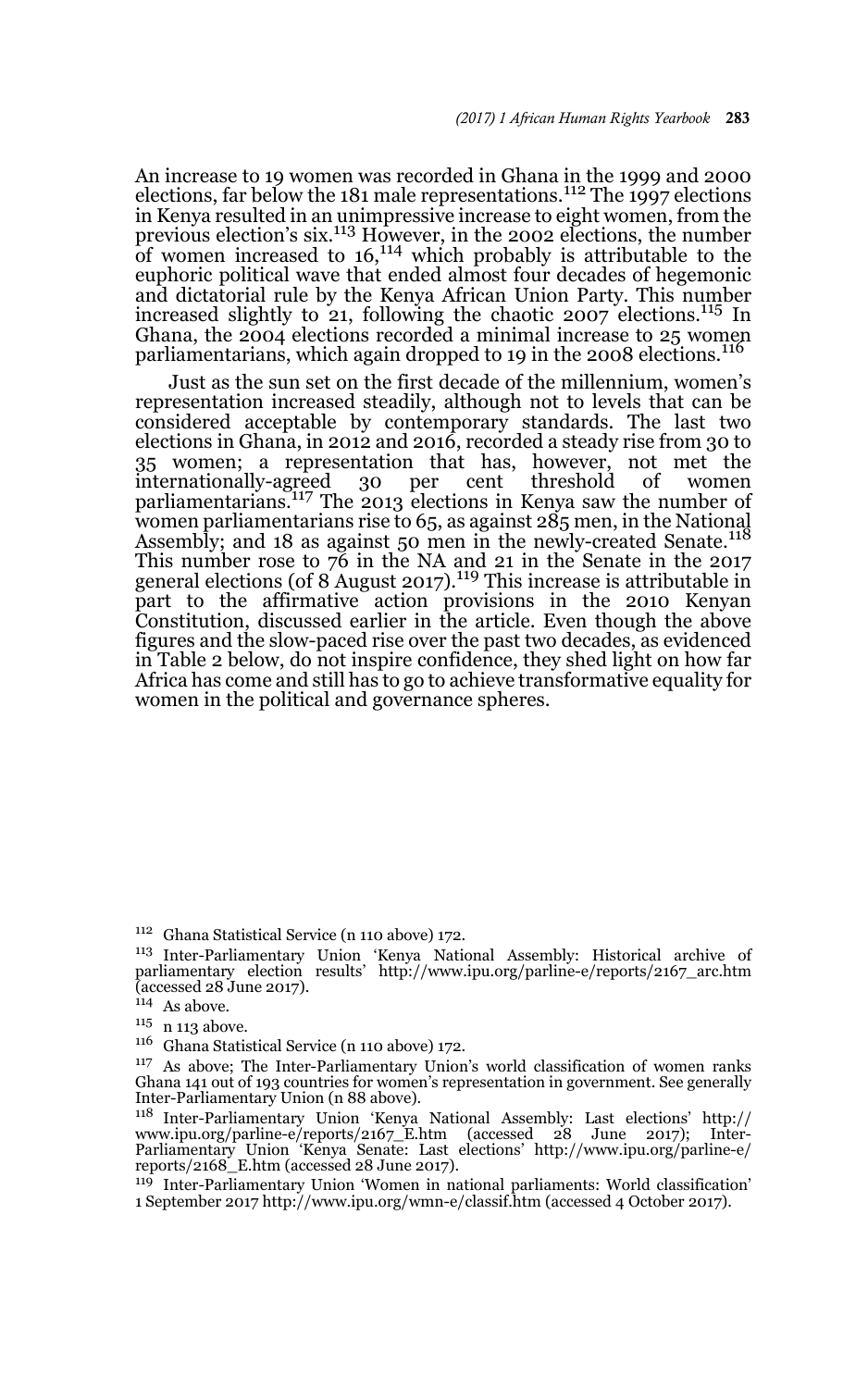# **Table 1: Gender representation in Ghana's Parliament (1992 - 2016)**

| Allocation of seats in Ghana's parliament per election based on gender |      |      |      |      |      |      |      |  |  |  |
|------------------------------------------------------------------------|------|------|------|------|------|------|------|--|--|--|
| Year                                                                   | 1992 | 1996 | 2000 | 2004 | 2008 | 2012 | 2016 |  |  |  |
| Female                                                                 | 16   | 19   | 19   | 25   | 19   | 30   | 37   |  |  |  |
| Male                                                                   | 184  | 181  | 181  | 205  | 211  | 245  | 238  |  |  |  |
| Total<br>seats                                                         | 200  | 200  | 200  | 200  | 230  | 275  | 275  |  |  |  |

*Sources: Ghana Statistical Services (2014); Inter-Parliamentary Union*<sup>120</sup>

# **Table 2: Progress in women's parliamentary representation in Kenya and Ghana (1995 - 2017)**

| Global ranking<br>(as 1 September<br>2017) | Country | per cent of<br>women (1995) | per cent of<br>women (1<br>September<br>2017)              | per cent point<br>change |
|--------------------------------------------|---------|-----------------------------|------------------------------------------------------------|--------------------------|
| 86                                         | Kenya   | 3.0 per cent                | 23.3 per cent<br>(combined per<br>cent for both<br>Houses) | 20.3 per cent            |
| 141                                        | Ghana   | 8.0 per cent                | 12.7 per cent                                              | 4.7 per cent             |

*Source: Inter-Parliamentary Union Report (2017)*<sup>121</sup>

The above discussion depicts the relatively lower number of women representatives in Kenya and Ghana's Parliaments as opposed to the expected threshold, resulting in the dominance of men. Inroads by women into political spaces are still met with scepticism and prejudices on the place of women in the national governance and political spheres. This has negatively affected the presence and contribution of women in impactful political and socio-economic developments in Kenya and Ghana. A particular criticism levelled against Kenya specifically is that the system has almost exclusively trained its focus on reserved seats for women (quota system), as opposed to the promotion of women's engagement in competitive electoral politics. There is in fact a growing

<sup>120</sup> Ghana Statistical Service '(n 110 above) 172; Inter-Parliamentary Union (n 88 above).

<sup>121</sup> Inter-Parliamentary Union 'Women in parliament: 20 years in review' 2015 http:// www.ipu.org/pdf/publications/WIP20Y-en.pdf (accessed 28 June 2017); Inter-Parliamentary Union (n 88 above).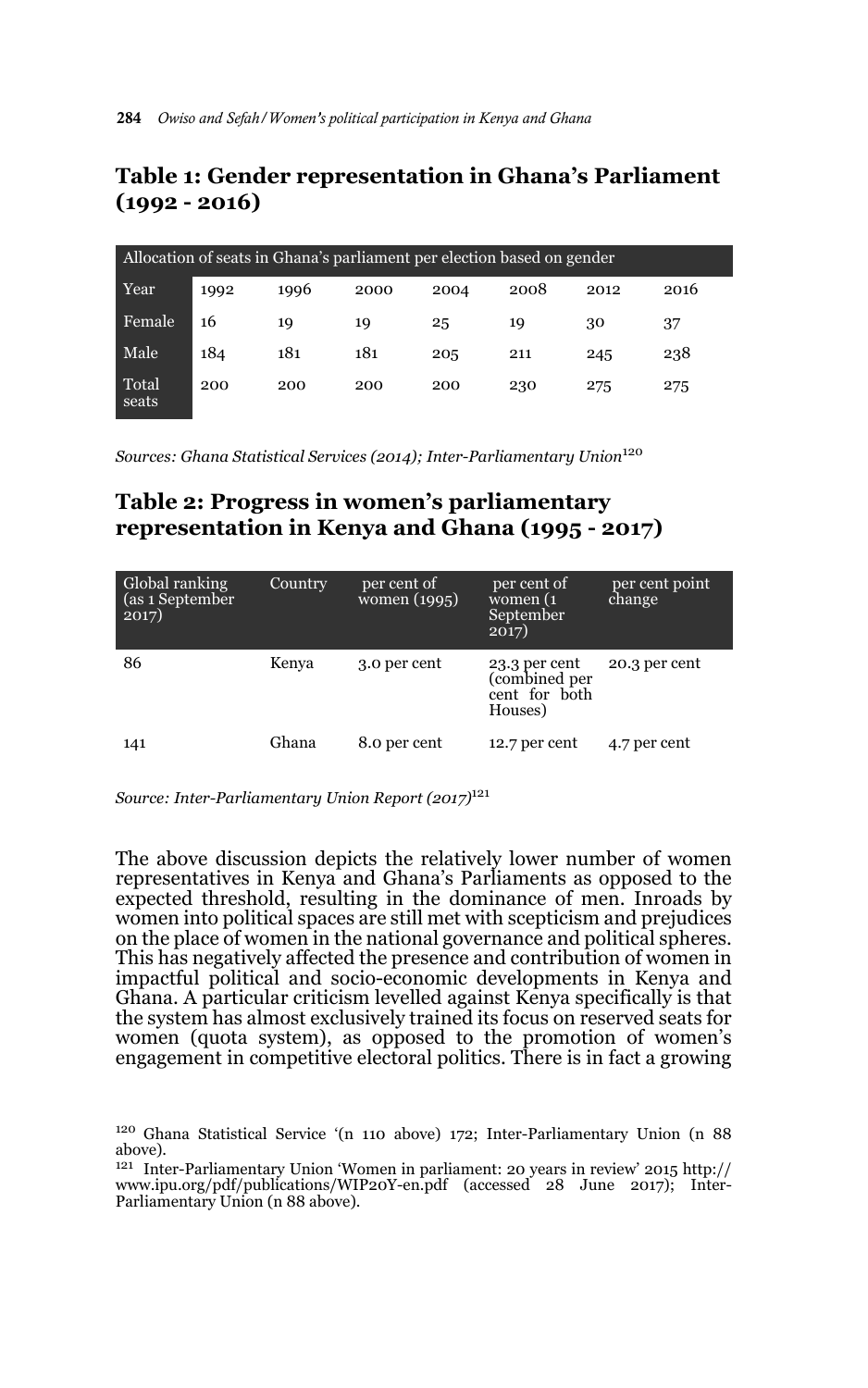perception that considering the number of 'special seats' reserved for women and the women-only elective positions women should not contest other elective positions.<sup>122</sup> The result is the relegation of women to 'hand-out' seats and the entrenchment of the very social inequalities democracy seeks to eliminate.<sup>123</sup> Therefore, this focus skirts around the real issues hindering women's participation in<br>competitive elective politics such as economic barriers<sup>124</sup> and entrenched cultural and social biases. As a result, Kenya is seen as being more concerned with increasing the numbers for statistical purposes rather than working towards ensuring *genuine and effective* representation as envisioned under article 9 of the African Women's Rights Protocol.

The above criticism does not negate the impressive fact that most women who were nominated to Kenya's Parliament after the 2013 elections actually contributed positively to parliamentary business<sup>125</sup> and even used these positions as a launching pad to elective politics and contested for elective positions during the  $2017$  general elections.<sup>126</sup> As such, despite the criticism levelled against the so-called affirmative action seats, it is undeniable that they serve as powerful platforms through which women can launch forays into elective politics. To consolidate this gain, Kenya and any other country considering the above option should seriously consider operationalising a law to regularise and regulate campaign spending<sup>127</sup> and hopefully ensure that women who are historically economically disadvantaged128 do not get locked out of elective political competition by virtue of lack of financial ability to counter that of their male counterparts. Also, potentially effective and worth exploring is the introduction of incentives for political parties that promote and facilitate participation of women in party primaries. Taken together, these initiatives can help move the effort beyond mere numerical representation to representation by women who are actually capable of representing not

<sup>127</sup> Kenya enacted the Election Campaign Financing Act 42 of 2013 in 2013 but its operation was suspended till after the 2017 general elections [*See* Election Laws (Amendment) Act 1 of 2017 sec 32].

<sup>128</sup> HH Sheikh 'Human rights in the transition to multi-party democracy: The gender dimension' in J Oloka-Onyango *et al* (eds) *Law and the struggle for democracy in East Africa* (1996) 290.

<sup>&</sup>lt;sup>122</sup> F Blyth 'New constitution helps Kenyan women gain traction in politics' 29 March  $2013$ <br>2013 https://theglobalobservatory.org/2013/03/new-constitution-helps-kenyan-2013 https://theglobalobservatory.org/2013/03/new-constitution-helps-kenyanwomen-gain-traction-in-politics/ (accessed 26 June 2017).

<sup>123</sup> D Rueschemeyer 'Addressing inequality' in L Diamond & L Morlino (eds) *Assessing the quality of democracy* (2005) 7.

<sup>124</sup> P Paxton 'Gender and democratisation' in CW Haerpfer *et al* (eds) *Democratization* (2009) 149.

<sup>125</sup> The Kenya Women Parliamentarians' Association meticulously tracks contribution by women members of parliament to parliamentary business [*See* Kenya Women Parliamentarians' Association 'Publications' http://www.kewopa.org/?page\_id=97 (accessed 29 June 2017)]

<sup>&</sup>lt;sup>126</sup> While many of the previously nominated members contested for elective positions, only a few of them won.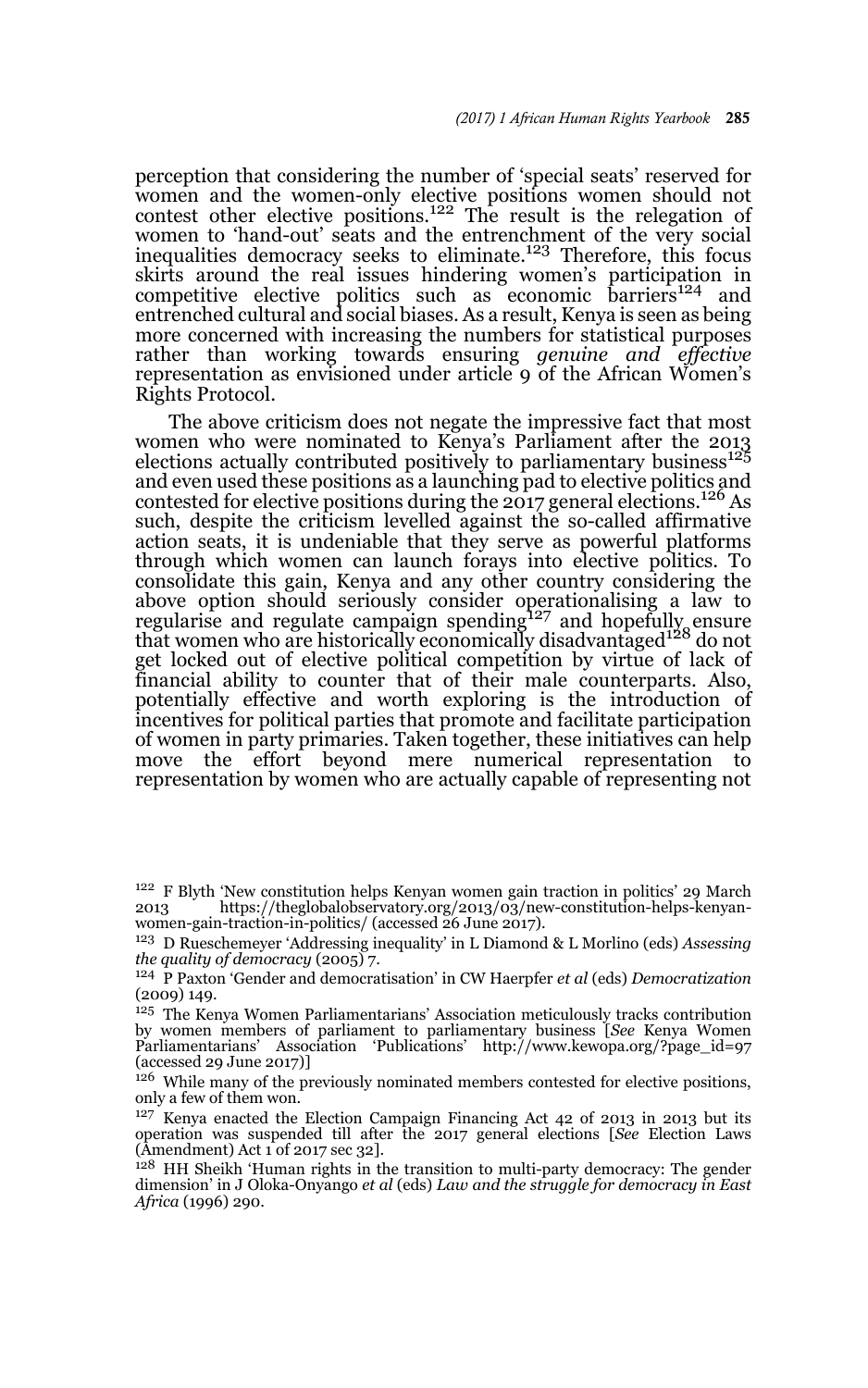only women's interests, but the interests of broad segments of society.<sup>129</sup>

The situation is in fact not different in other spheres of civil service. This failure on the political arena manifests itself in other governance institutions. A 2010 report by Ghana's Gender, Children and Social Protection ministry indicates that 3 out of 28 institutional boards surveyed nationwide have 40 per cent of the board as women. The report further affirms that 18 per cent of directorate positions in the civil service are occupied by women.130 A look at the judiciary also indicates that, of the current 12 Justices of the Supreme Court, only 3<br>are women (one being the Chief Justice).<sup>131</sup> The Chief Justice position has been occupied by women since 2007. Of the 27 judges on the Court of Appeal bench, 6 are women.132 Of Kenya's seven Supreme Court judges, only two are women while of the 22 Court of Appeal judges, only seven are women.<sup>133</sup>

While the legal frameworks of both Kenya and Ghana call for measures to enhance the participation of women in all spheres of governance, the governments of both countries have largely failed in their obligation to extend these and other measures beyond parliamentary representation to appointive bodies<sup>134</sup> in order to create a society where equality of the sexes is a defining feature.<sup>135</sup> The lack of strong role models in the political and other governance spheres discourages active participation by women, particularly young women, in institutions which are historically dominated by men thereby perpetuating imbalanced governance policies and practices.

The reasons for the aforementioned low representation of women in public spaces and influential political positions are multifaceted as they emanate from diverse legal, political and socioeconomic factors, some of which have been alluded to in the discussion above. Similar to happenings in most parts of the continent and beyond, patriarchy has heavily dominated and penetrated the social lives of many Kenyan and Ghanaian communities and is 'characterised by entrenched cultural norms, beliefs and practices that propagate gender inequalities'.136 The penetration and permeation of patriarchy is not only felt around

- <sup>129</sup> Paxton (n 124 above) 150.
- <sup>130</sup> Ghana Statistical Service (n 110 above) 171.
- $^{131}\,$  Judiciary of the Republic of Ghana 'The Supreme Court' https://judicial.gov.gh/ index.php/the-supreme-court (accessed 28 June 2017).
- <sup>132</sup> Judiciary of the Republic of Ghana 'The Court of Appeal' https://judicial.gov.gh/ index.php/the-court-of-appeal (accessed 28 June 2017).

<sup>134</sup> Article 27(8) of the Constitution of Kenya 2010.

<sup>135</sup> Thabane & Buthelezi (n 5 above) 197.

<sup>133</sup> The Judiciary of the Republic of Kenya 'Supreme Court judges' http:// www.judiciary.go.ke/portal/page/supreme-court-judges (accessed 1 July 2017); The Judiciary of the Republic of Kenya 'Court of Appeal judges' http://www.judiciary.go.ke/ portal/page/court-of-appeal-judges (accessed 1 July 2017).

<sup>&</sup>lt;sup>136</sup> TP Uteng 'Gendered bargains of daily mobility: Citing cases from both urban and rural settings' (2011) 18 https://openknowledge.worldbank.org/bitstream/handle/ 10986/9111/WDR2012-0010.pdf?sequence=1&isAllowed=y (accessed 28 June 2017); See also M Mies *Patriarchy and accumulation on a world scale: Women in the international division of labour* (2014).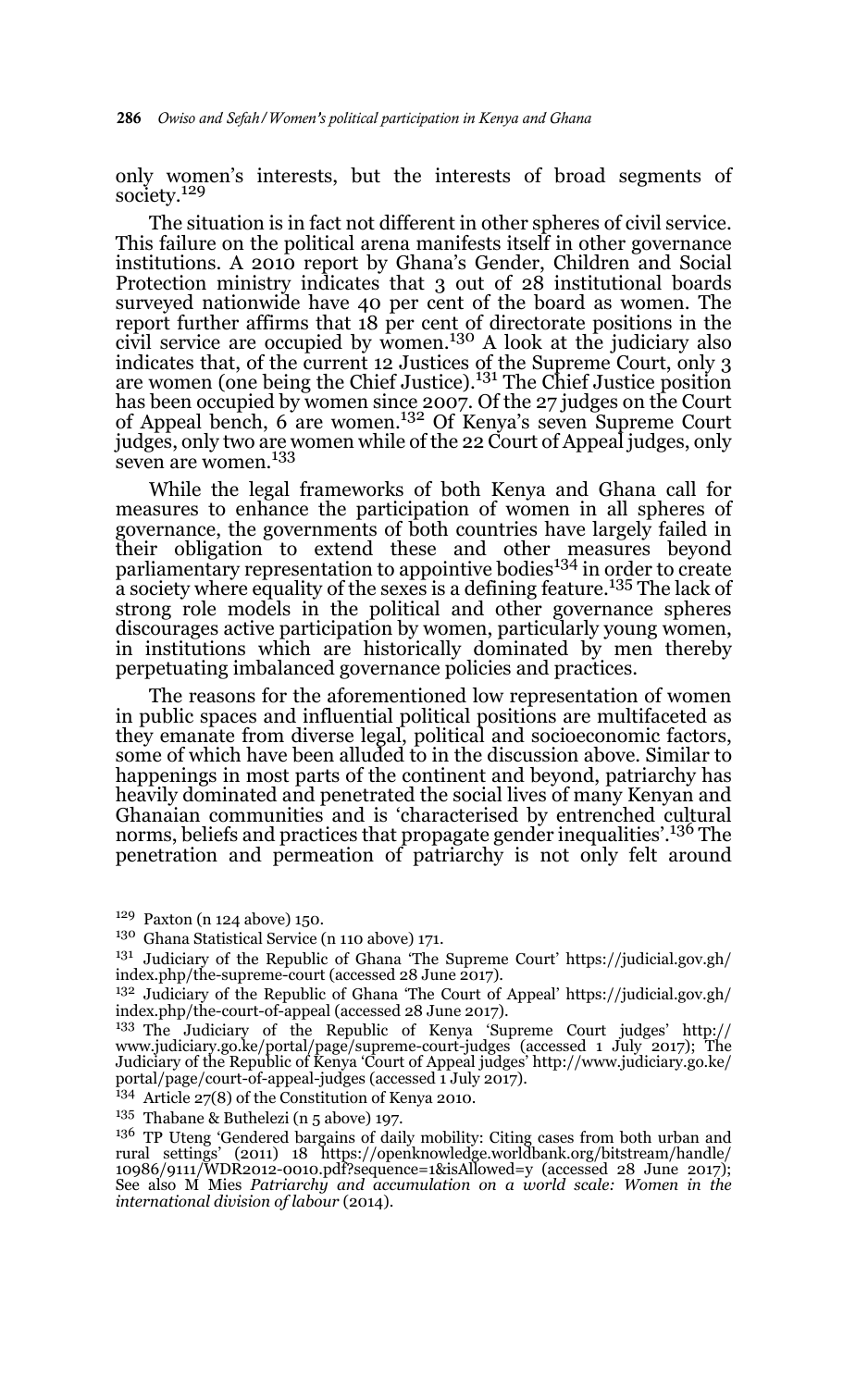households but has practically been evidenced in processes and<br>structures of government.<sup>137</sup> The result of these unfortunate social realities and cultural norms is the underrepresentation of women because the socialisation process in most African societies, and indeed many other societies around the world, has had a history of pushing women to the periphery and regarding women as subordinate to men in the quest for political office. More to this social reality is the embedded and rooted religious connotations which have rendered most societies quite destructively conservative.

General household duties and activities which were traditionally and historically expected of Kenyan and Ghanaian women have invariably limited these women in terms of attaining decision-making roles and political positions unlike their male counterparts without such burdens. While there has been considerable positive change in attitudes over the years, historically-entrenched attitudes can be quite stubborn. To some extent, some of these attitudes have survived to this day and as such secondary burdens are significantly contributing on a daily basis to many women being hindered from the possibility of advancing from the household duties to circles of decision-making and political institutions.

In spite of the relatively remarkable records in development in both Kenya and Ghana, there still exists a persistent income gap between men and women.138 This persistent occurrence adversely affects or disadvantages women from amassing economic power and as a result restricts their prospects of competitively participating in political discourse due to their lack of financial strength. This in extension perpetuates women's inability to financially engage with men on an equal footing in competing for the already male-dominated political processes since these processes often involve significant financial implications and costs.

In addition to the above-mentioned, one major limitation which has also contributed to the perpetuation of women's peripheral treatment in political and governance processes is 'restrictive exposure' of women in parliament and other spheres. Most women who have been selected for cabinet positions since Kenya's and Ghana's return to multi-party democracy in 1992 have mostly been placed in positions with less prominence as compared to their male counterparts.<sup>139</sup> These continuous developments reinforce the already deep-rooted developments reinforce the perceptions and false impressions pertaining to women's political and overall leadership competencies. These occurrences further restrict the space for women to strengthen their political and leadership abilities thereby stifling women's political and leadership growth and maturity.

<sup>139</sup> Notable of these positions include the ministry of education, health etc.

<sup>&</sup>lt;sup>137</sup> S Bawa 'Women's rights and culture in Africa: a dialogue with global patriarchal traditions' (2012) 33 *Canadian Journal of Development Studies* 90 102-103.

<sup>138</sup> United Nations Development Programme 'Inequalities in Ghana: A fundamental national challenge' (2014) 5 http://www.undp.org/content/dam/ghana/docs/Doc/ Inclgro/Ghana-unicef%20Inequality%20Briefing%20Paperpercent20FINAL%20DRA FT%20Apr%202014.pdf (accessed 28 June 2017).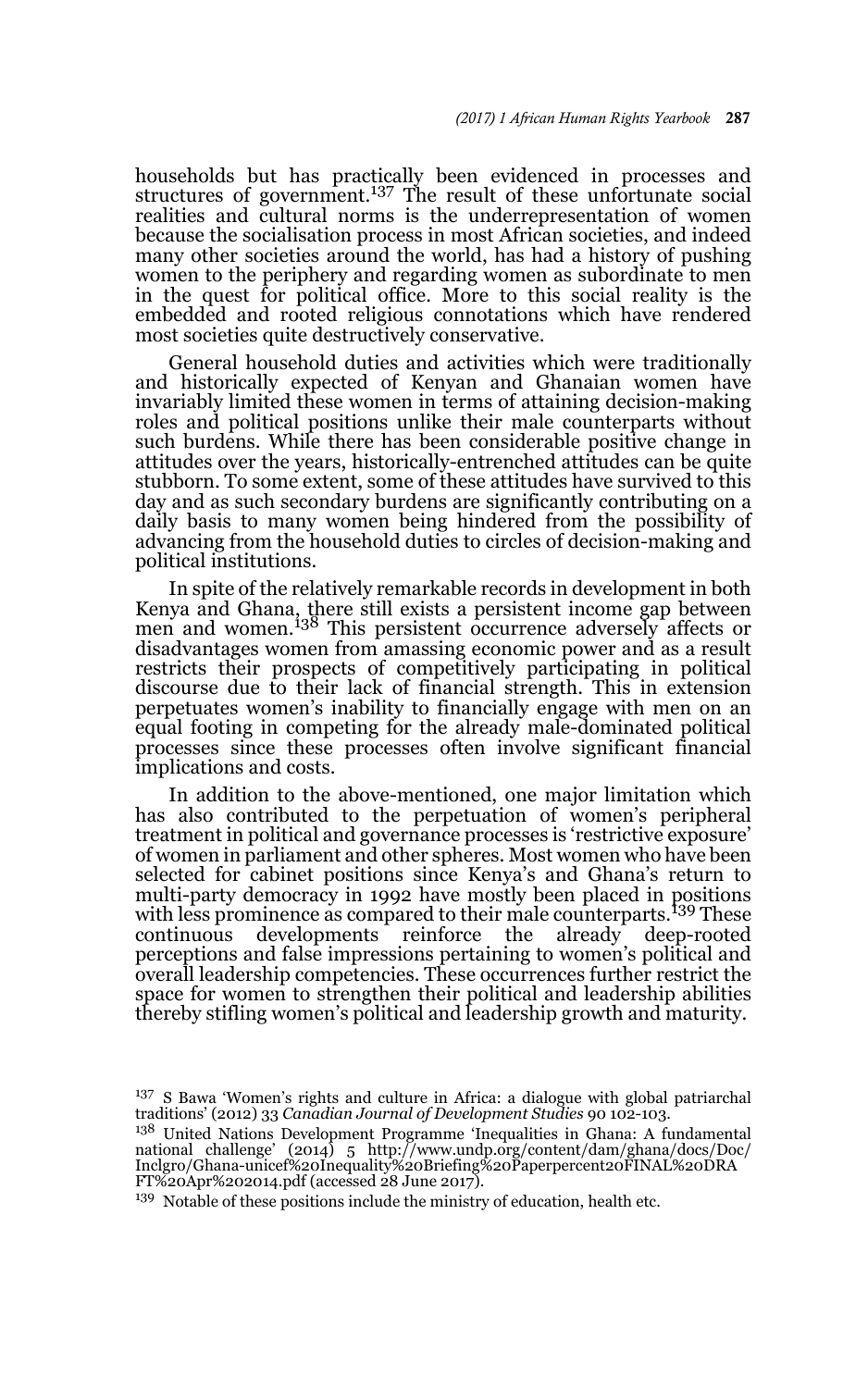The end result is a relatively low number of women who are skilled and experienced in the tactical manoeuvres necessary to navigate the male-dominated rigour of politics and emerge as formidable candidates for high political offices and appointments to strategic positions. Quite tragically, no woman has yet to ascend to the positions of president or even vice or deputy president in Kenya or Ghana,<sup>140</sup> and this also entrenches the false idea of women's inability to perform in some capacities. In as much as the current and immediate past governments tried in this regard by appointing women as Chief Justices and Attorneys General in Ghana and as cabinet secretary for defence in Kenya, other high-ranking positions that elevate their holders to the political and governance limelight such as the government finance and economy dockets have never been occupied by women. It should be noted that these positions are not elective positions in both Kenya and Ghana, and indeed in many African states, and as such appointments only require the political will of the appointing authority. The retrogressive patriarchal attitude that has seen successive governments fail to elevate women to such positions only serves to cement structural inequalities that continue to subjugate the African woman.

### **5 CONCLUSION**

The discussion above has revealed some laudable progress on the part of Kenya and Ghana particularly in constitutionalising the right of women to participation in political and decision-making organs. While these advances are laudable, numerous challenges have been identified in the implementation process. These challenges can be summarised as arising out of a failure to move beyond mere codification of equality in law towards measurable empowerment programmes that eliminate the systemic barriers to effective participation of women in the politics and governance.<sup>141</sup> Normative provisions without any genuine action to back them up only serve to gloss over underlying gender inequality and the invisibility of women in seemingly democratic systems,<sup>142</sup> thereby resulting in cosmetic equality.

The article argues that these challenges are not insurmountable. They can be overcome through concerted political and societal goodwill and effort. African countries that are genuinely dedicated to achieving transformative equality for women in the political and governance spheres ought to take lessons from Kenya and Ghana to the extent that these countries have made progress and learn valuable lessons from the two countries' failures, challenges and shortcomings. The process of implementing their obligations under article 9 of the African Women's Rights Protocol as analysed in section two above must commence with

<sup>140</sup> In fact, the continent's list of female heads of state is very brief and uninspiring: Catherine Samba-Panza (Central African Republic 2014); Ellen Johnson-Sirleaf (Liberia 2006 -); Joyce Banda (Malawi 2012-2014); Ameenah Gurib-Fakim (2015 -).

<sup>141</sup> SJ Kpundeh (ed) *Democratization in Africa: African views, African voices* (1992) 21.

<sup>142</sup> Paxton (n 124 above) 146.